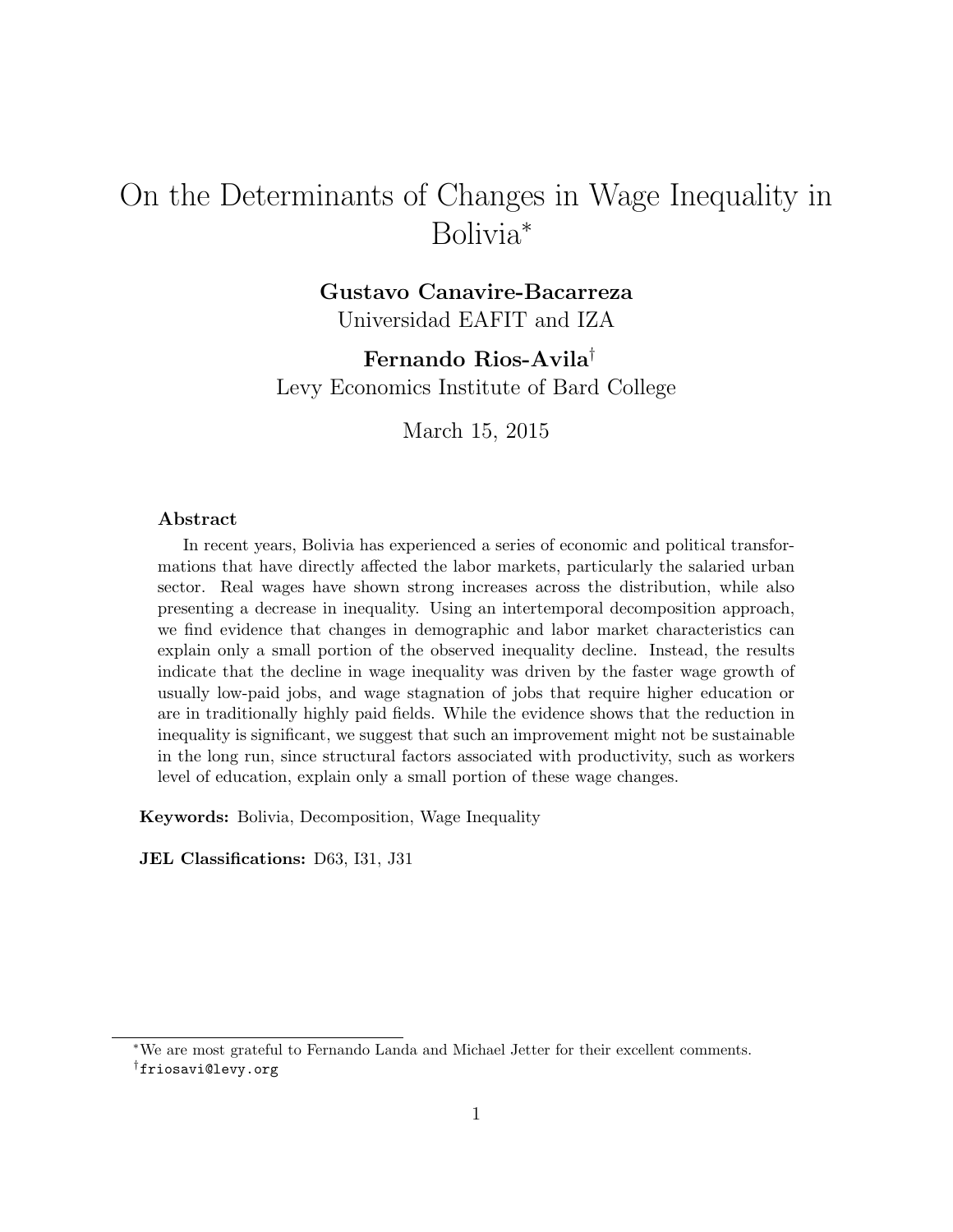Preferred URL: on-the-determinants-of-changes-in-wage-inequality-in-bolivia.

Topics: Bolivia; Decomposition Analysis; Wage Inequality.

Meta Description: In this Levy Institute working paper Gustavo Canavire-Bacarreza and Fernando Rios-Avila use an intertemporal decomposition approach to examine changes in demographic and labor market characteristics in Bolivia, and find that real wages have increased strongly across the distribution while inequality has decreased. Their results indicate that the decline in wage inequality was driven by the faster wage growth of usually low-paid jobs, and wage stagnation of jobs that require higher education or are in traditionally highly paid fields.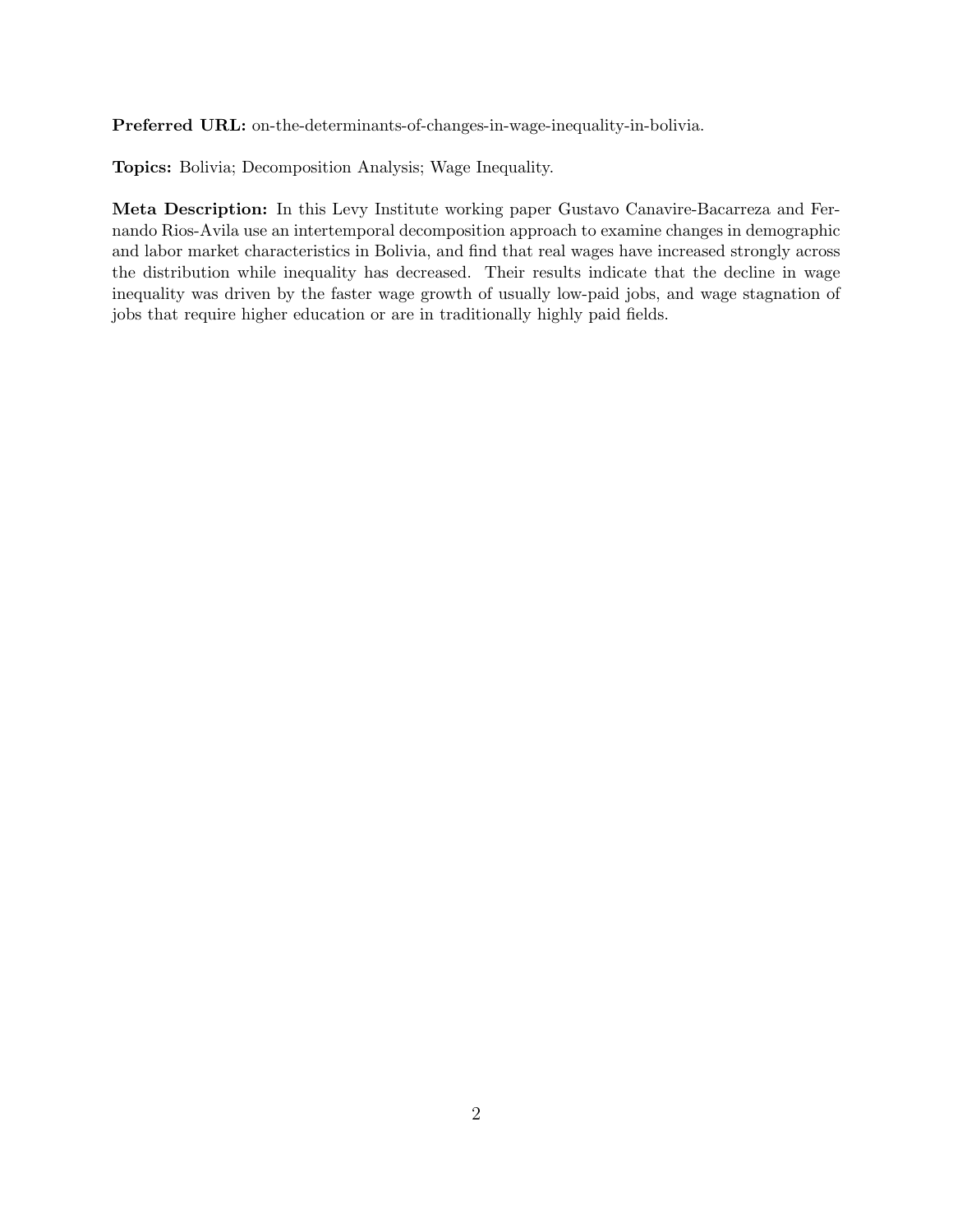#### 1. INTRODUCTION

Over the past decade, inequality in Bolivia has declined sharply, which was reflected in a Gini index fall from 0.62 (2000) to 0.47  $(2012)^1$ . This trend is not unique in the region, as many countries exhibited similar declines in inequality over the same period, especially after the second part of the decade (Lustig, Lopez-Calva, and Ortiz-Juarez, 2013; Gasparini and Lustig, 2011).

The existing literature suggests three explanations of these trends in inequality, which are also close to the Bolivian experience: improvements in the macroeconomic environment for developing countries, establishment of larger and better conditional cash transfer programs, changes in the structure of the labor market, and reduction in gender and race wage gaps (see Jimnez, 2012; Gray-Molina and Yaez, 2009). It is undeniable that labor markets play a key role in determining the evolution of inequality in Bolivia. In fact, there is compelling evidence from several countries that shows changes in labor income inequality are the most important determinants of the recent reduction in income inequality<sup>2</sup>, especially considering that labor income accounts for around 80 percent of total household incomes.

This paper aims to analyze which factors are driving the strong declines in labor income inequality experienced in Bolivia since 2000. Using household survey data from 2000 to 2012, we have analyzed trends in wage levels and distribution among salary workers in Bolivia. A generalization of the Oaxaca-Blinder decomposition proposed by Firpo, Fortin, and Lemieux (2007) is used to analyze how different factors may explain the changes observed in wage distribution over the past twelve years. Four lessons can be drawn from our results. First, we have found evidence suggesting that changes in demographic and labor market characteristics explain only a small (and insignificant) portion of the observed inequality decline. Second, most of the wage inequality decline can be explained by faster wage growth in the lower segment of the wage distribution compared to the higher segment. Third, upon closer look, the wage structure decomposition indicates that the fall in the returns on education and changes in the occupational/industry structure of the labor market have been the main contributors to the decline in wage inequality. Finally, there is a large portion of this decline that remains unexplained, which could potentially be linked to the rising minimum wage in Bolivia and other unaccounted factors. To the extent that the changes in the returns to characteristics, particularly education and occupation, are driven by short term economic policies, these results suggest that improvements in inequality might not be sustainable in the long run.

Different explanations for the decline in wage inequality in Latin America have been offered. Lustig et al. (2013), Fortun-Vargas (2012), and Gasparini and Lustig (2011) suggest that the trends in wage inequality have been mainly driven by declining returns on education. Others, like Borraz and Pampilln (2011) and Bosch and Manacorda (2010), have attributed most of the decline in wage inequality to changes in the real minimum wage and to the strengthening of labor unions. Others, like Gray-Molina and Yaez (2009), have suggested that demographic changes, greater labor force participation, and (partially) educational improvements have significantly contributed to the decline in wage inequality. Finally, authors such as Snower (1998) and Chen, Snower, and Zoega

 $1$ UDAPE (2014) "Séptimo Informe de Progreso de los Objetivos de Desarrollo del Milenio en Bolivia." Accessed January 15, 2015. http://goo.gl/sjkBgD

<sup>2</sup>For further evidence, see Azevedo, Inchauste, and Sanfelice (2013) and Gasparini and Lustig (2011).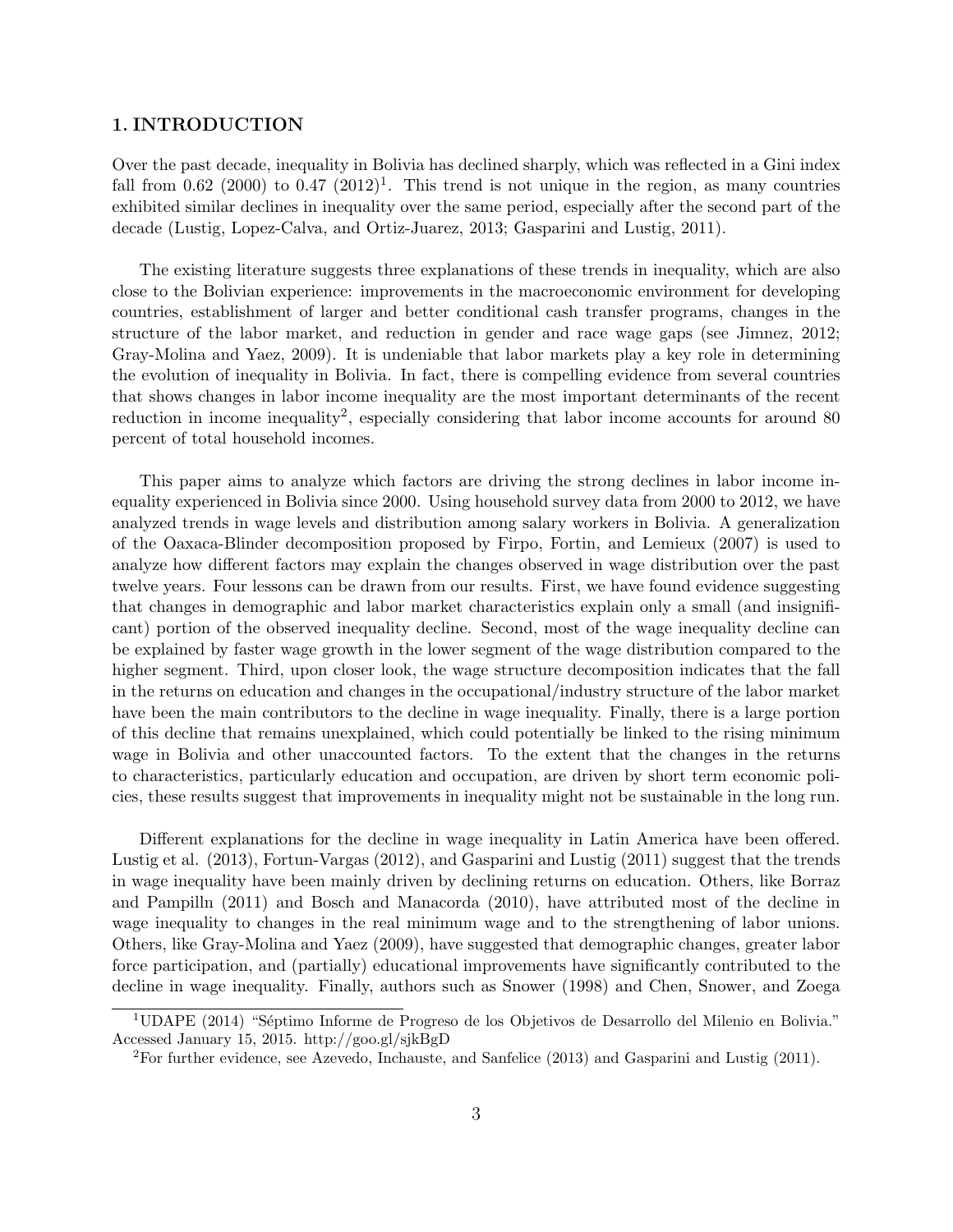(2003) have attributed the decline in wage inequality to a structural shift in occupations and industries caused by macroeconomic shocks.

We argue that changes in the labor market are key when examining wage inequality in Bolivia for a number of reasons: First, an increase in the size of the government has led to high levels of public job creation in the country despite a shortage of jobs in the formal private sector. This has contributed to a decline in Bolivias unemployment rate along with a small reduction in the size of the informal economy. Second, Bolivia, one of the largest exporters of gas in the region, benefited from the increase in commodity prices, which has resulted in higher income and higher economic growth for the country. Third, the Bolivian government has implemented aggressive economic policies aiming to increase wages at the bottom of the wage distribution, mainly driven by increases in the minimum wage.

The Bolivian case is unique for a number of reasons. On one hand, Bolivia has undergone a number of significant political and economic changes<sup>3</sup> that began in 2006 with the election of Evo Morales Ayma, Bolivias first indigenous and socialist president. The main characteristics of this government are an expansion of the public sector and the establishment of a more comprehensive social assistance system in the form of conditional cash transfers for the poor, particularly children, as well as direct transfers for certain demographic groups (e.g., the elderly and the indigenous) (Fundacin Milenio, 2014; Durana, 2012). In addition, the significant increase in commodity prices (gas in particular) experienced over the past ten years has led to an increase in disposable income in the country, which is reflected in better macroeconomic conditions as well as a sharp decline in poverty levels (see CEDLAS, 2009). Some empirical evidence (see Jimnez, 2012) argues that these changes have had a direct effect on labor market structure through a general equilibrium process that has led to reductions in wage inequality, especially in the formal market.

There is no conclusive evidence regarding the decline in wage inequality. However, some research, such as that conducted by Jimnez (2012), argues that the macroeconomic shocks that affected Bolivia have been the main explanation for the decline in wage inequality. Other evidence presented by Hernani-Limarino and Eid (2014) as well as Landa (2002) provides a similar explanation suggesting that the decline in education returns accounts for most of the wage inequality decline. These explanations are also supported by the evidence presented in this paper.

The rest of the paper is structured as follows: Section 2 briefly presents the trends in wage inequality in Bolivia. Section 3 introduces the data and methods used in the paper. Section 4 summarizes the main results, and Section 5 presents the conclusions and provides some policy recommendations.

## 2. A DECADE OF WAGE INEQUALITY

Labor income, also referred to as wages, is one of the most important sources of household income. On average, they represent 87 percent of the average Bolivian households income. Therefore,

<sup>&</sup>lt;sup>3</sup>In 2009 Bolivia changed its name from Republica de Bolivia to Estado Plurinacional de Bolivia. To avoid confusion we are using the name Bolivia across the document.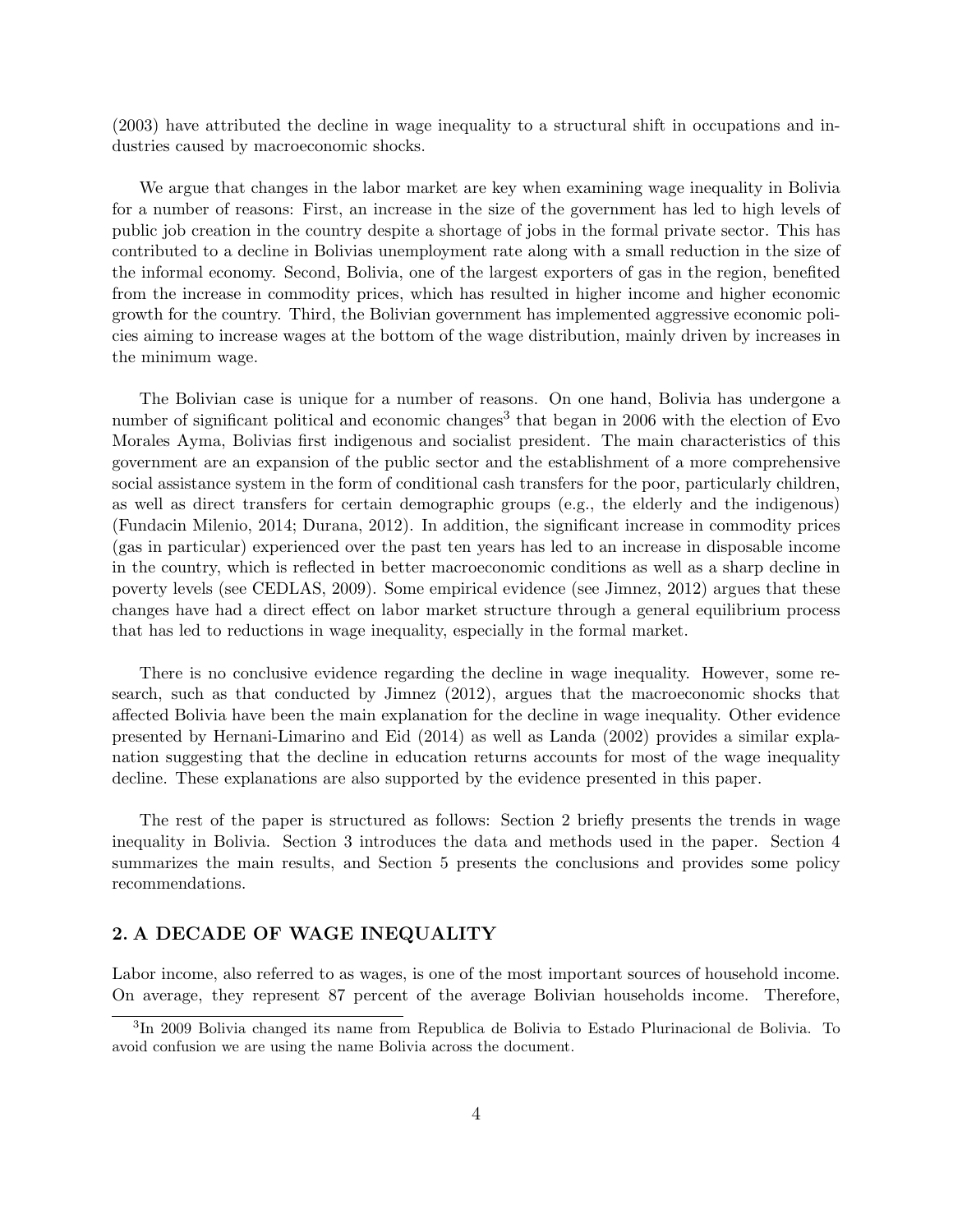changes in the distribution of wages have a large impact on welfare across the population. As argued by CEDLAS (2009), changes in the labor income distribution have been the main contributor to the increase (1990s) and decline (early 2000s) in income inequality in the country.

Between 1995 and 2012, Bolivia went through many political and economic changes that led to changes in the labor market conditions and macroeconomic stability of the country.<sup>4</sup> During the period 1995 to 1999, Bolivia went through a series of privatization reforms (so-called second-generation reforms) in an attempt to follow the regional trend of increasing foreign private investment. The aim of these reforms was to increase the efficiency of newly privatized companies as well as to create jobs. At the end of the 1990s and the beginning of the next decade, Bolivia was affected by international crises such those in Asia, Mexico (at the end of the 1990s), and especially Brazil and Argentina (between 1999 and 2002), yet the economy did not fall into a deep recession during this uncertain period. While several studies have shown the limited positive effects of privatization in Bolivia, most of them concede that the reforms were effective in attracting foreign direct investment as well as increasing exports, but their results were limited in terms of job creation and inequality reduction.

With the election of President Morales in 2006, the new government decided to completely change the economic set up through several policies that aimed to directly affect formal labor markets. Initially, the government implemented a process of nationalization of strategic companies, which were previously privatized in the mid-1990s.<sup>5</sup> The government also increased the minimum monthly wage from 440 Bolivianos (US\$ 55) in 2005 to 1440 Bolivianos (US\$ 206) in 2014 as a strategy to increase peoples wellbeing. In addition, higher taxes were implemented in the hydrocarbons sector to increase government revenues; there was a large increase in public sector spending; and an antidiscrimination law was implemented to reduce labor market discrimination towards indigenous populations.

Under these circumstances, it is useful to understand the main trends in the labor markets in Bolivia. The delicate economic environment of the first half of the past decade (2000–05) had a profound impact on labor markets. Between 2000 and 2005, average nominal wages remained stagnant, but thanks to a fairly low rate of inflation, real wages did not deteriorate (Figure 1). Starting in 2006, rapid economic growth was observed, mostly spurred by the rise in commodity prices (mainly gas and minerals). Between 2005 and 2012, average nominal wages increased by nearly 120 percent, which, despite increasing inflation, provided positive growth of nearly 40 percent in average real wages since 2005.

This period of fast wage growth coincided with a sharp reduction in wage inequality. Before 2005, the wage Gini coefficient for salaried workers in the urban sector had hovered around 0.5. After 2005, following the rapid increase in the minimum wage as well as the implementation of other labor market reforms, the Gini coefficient fell to below 0.37 in 2009, remaining low during 2011 and 2012 (figure 1). The decline in wage inequality can also be observed when looking at

<sup>4</sup>For a more comprehensive review of the labor market reforms in Bolivia, see Muriel and Jemio (2009).

<sup>5</sup>Many state-owned companies went through a capitalization process during the government of Gonzalo Sanchez de Lozada (1993 to 1997). This process transfer the ownership of 50 percemt of many state companies to private parties.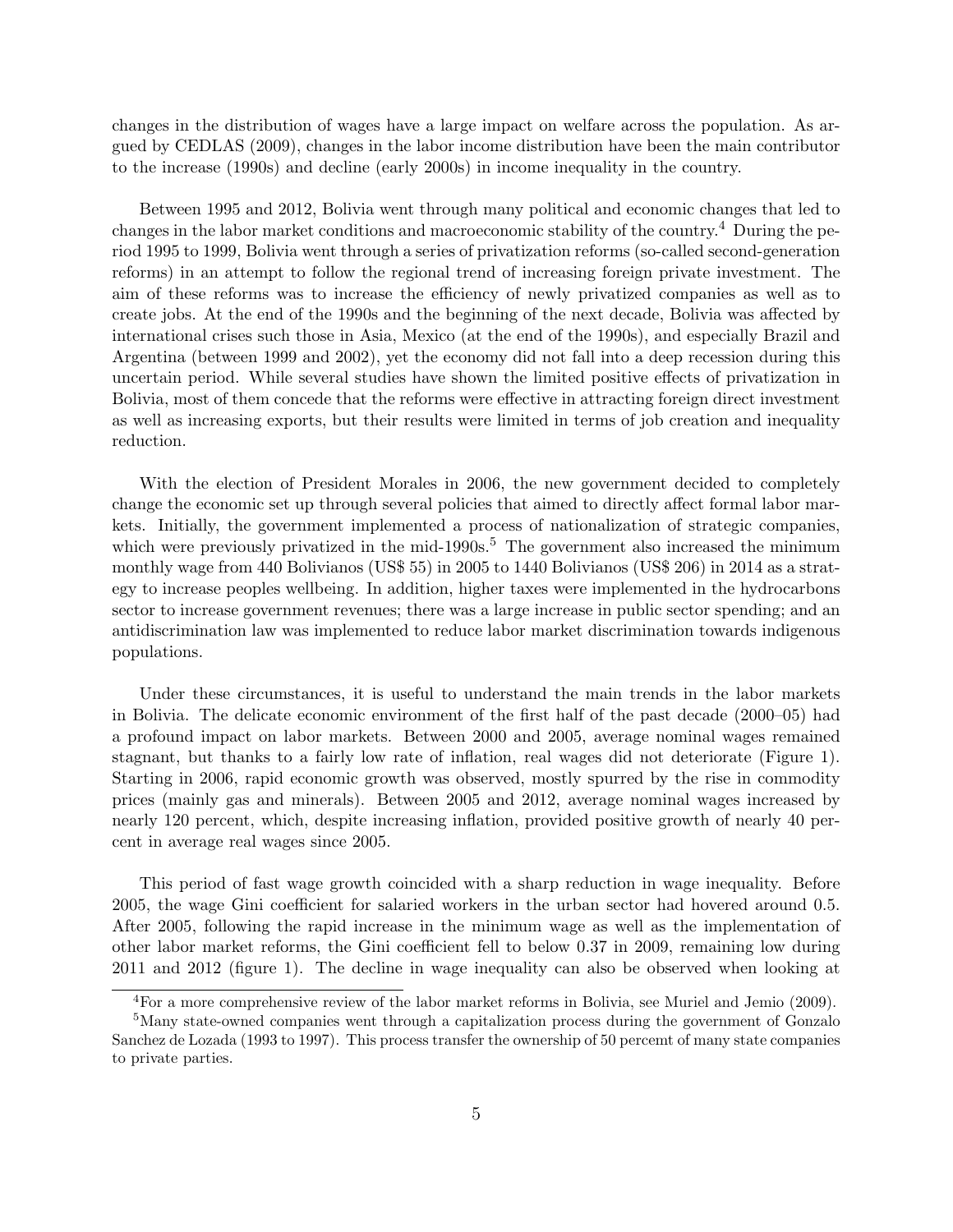the income Gini coefficient for the total population in urban areas. While the income Gini shows a higher degree of inequality compared to the wage Gini, it also presents a similar trend, with substantial declines in inequality starting in 2007.



Figure 1: Nominal and Real Wage Trends

Source: Author estimations based on Household Surveys and Dossier UDAPE (2013). Note: Real wages are deflated using 2007 as the base year. Average wages are estimated using workers in the urban waged and salaried sector only, applying survey weights.

The main factor explaining the decline in wage inequality was the asymmetric growth of wages across the whole wage distribution. Before 2005, wages across the whole distribution showed little, if any, changes compared to 2000 levels (Figure 2a), and small negative changes in real terms (Figure 2b). After 2006, while the bottom 75 percent of wages exhibited a similar increase in wage growth, wages at the top of the distribution showed much lower growth, exhibiting only a 15-percent growth compared to the 40-percent growth in the average real wage.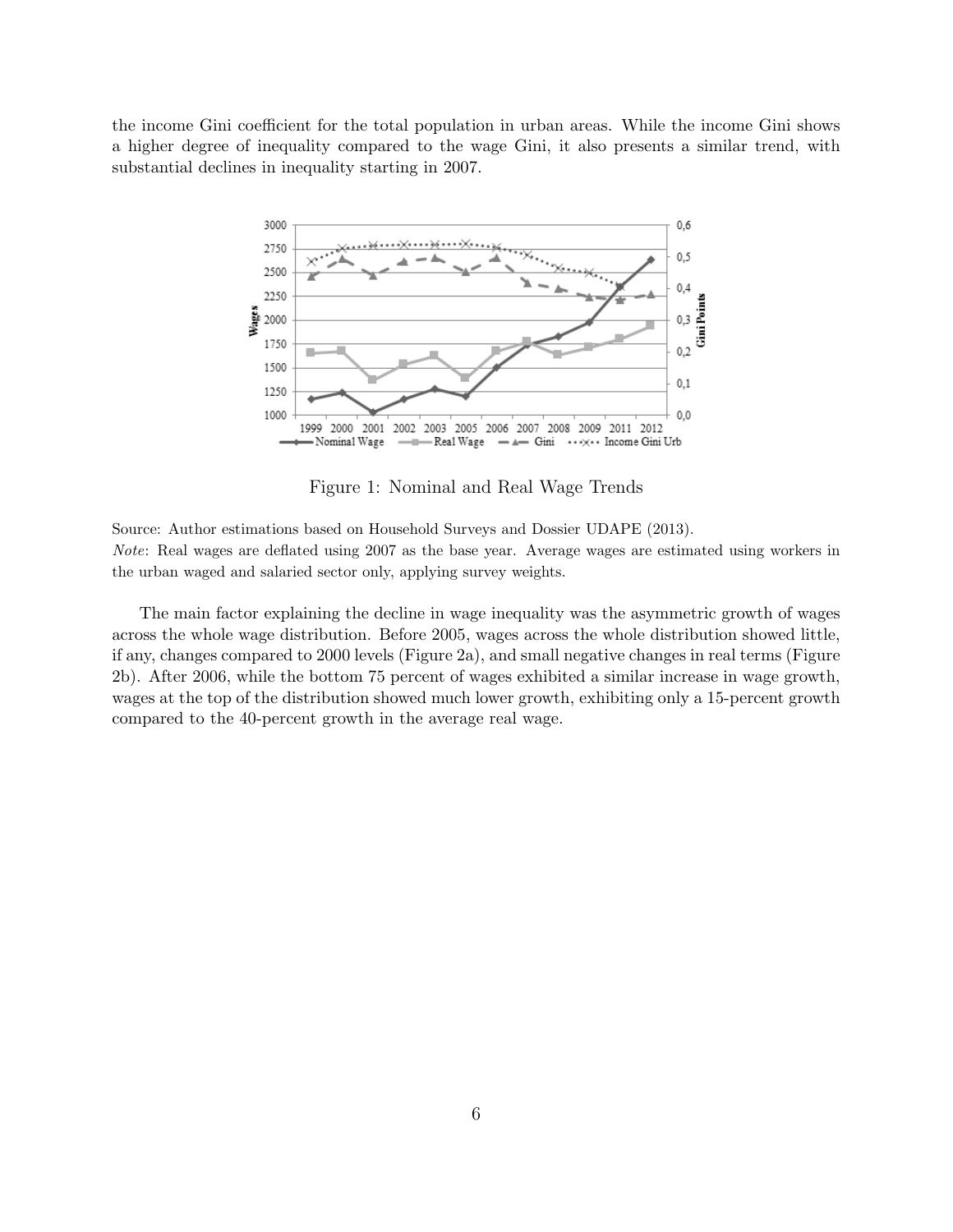



Note: Real wages are deflated using 2007 as the base year. Wage percentiles are estimated using workers in the urban waged and salaried sector only, applying survey weights.

### 3. DATA AND METHODOLOGY

## 3.1 Data

This paper uses the publicly available and nationally representative household surveys collected annually by the National Institute of Statistics (INE) for the years  $2000$  through  $2012<sup>6</sup>$  While the sample design and the survey structure has changed over the years, making a year-by-year

 $6$ Until 2004, these surveys had been collected through the Program for the Improvement of Surveys and the Measurement of Living Conditions in Latin America and the Caribbean (MECOVI in Spanish) with the cooperation of the World Bank. Since 2004, the national statistical office, the Instituto Nacional de Estatisticas (INE), has independently carried them out. The surveys are typically collected in November and December of each year. The 2003/04 household surveys, however, were collected monthly from November 2003 through November 2004. In 2010, no information was collected. Data are available at the INE webpage, www.ine.gob.bo.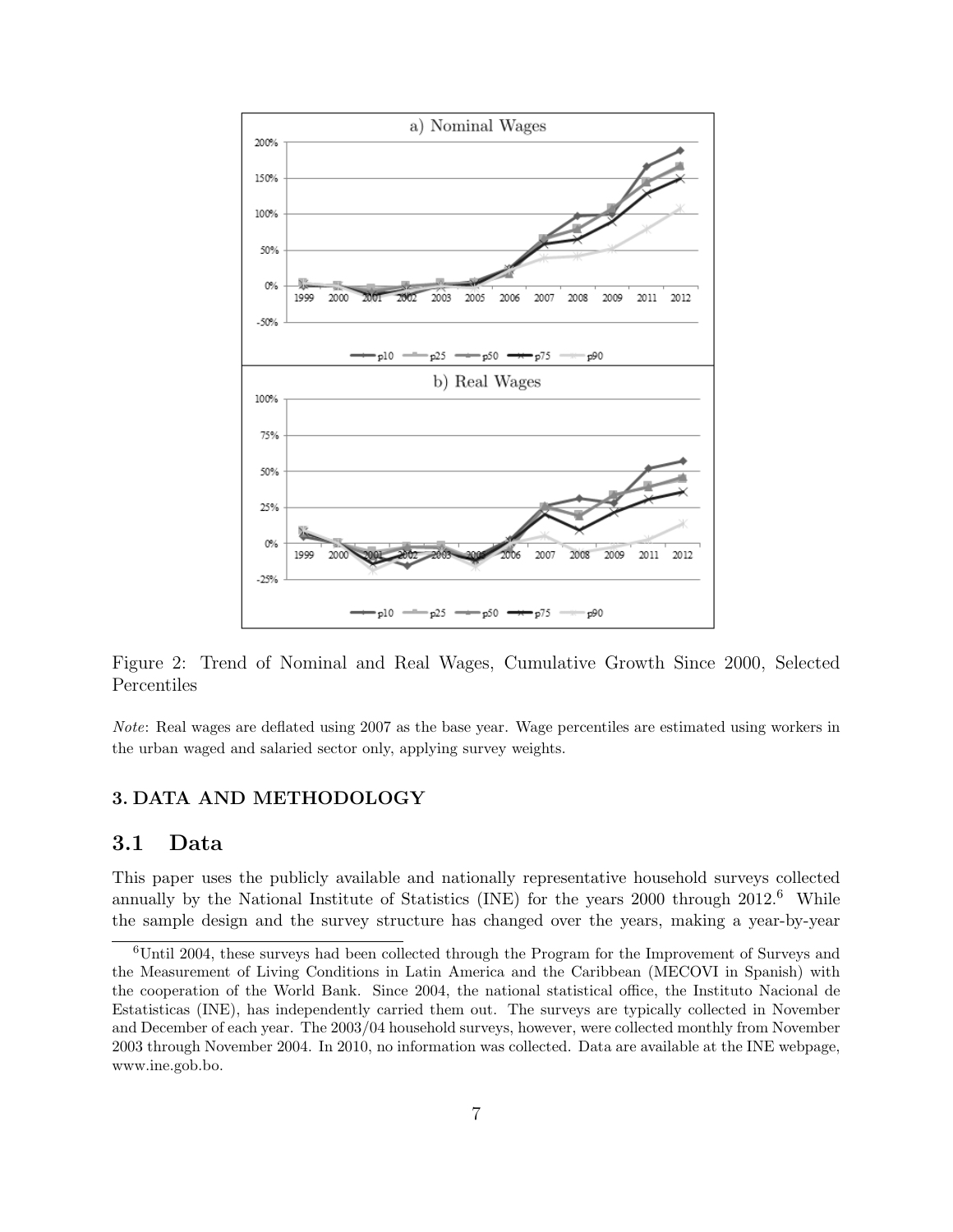comparison difficult, the information can still be used to make inferences at the national level.

In order to provide a representative sample of the labor force at the national level, and improve comparability across years, the sample was restricted as follows. We included adults between 15 and 65 years of age who could be classified as a wage or salary worker at their primary jobs.<sup>7</sup> Given the volatility of the rural labor market, the sample includes workers in the urban sector only. Individuals classified as self-employed, employers, and family workers, as well as those working in the military, and extraterritorial organizations, were excluded from the sample. The final sample contained a total of 27,995 individuals across all years, which represents approximately 47 percent of the employed population between 15 to 65 years old in urban areas and 25 percent of the total employed population in Bolivia.

Given the purpose of the paper, wages were measured as monthly labor earnings from primary jobs, inclusive of tips, overtime, and commissions. Wages were measured in the local currency, adjusted for inflation using 2007 as the base year. In order to improve the sample size for our analysis, we divided the sample into four groups. The first two groups correspond to the years 2000–02 and 2003–06, which are denominated as the period before Evo Morales, and the last two groups of 2007–09 and 2011–12 cover the period of his presidency. While the corresponding pooled samples do not provide an exact picture of the labor market structure for any given year, they provide an adequate representation of the evolution and average characteristics within pooled years.

Tables 1 and 2 provide a statistical summary of the demographic and labor market characteristics across year groups.<sup>8</sup> Based on these statistics, the demographic characteristics of the labor force have experienced some compositional changes. First, there has been an increase in female labor force participation, which reflected an increase in the percentage of women in the workforce from 31 percent to 36 percent. Similarly, the percentage of people in the workforce who are identified as indigenous (based on first language learned) decreased. At the same time, while there were no major changes regarding the age structure of the labor force, there was a small reduction in the percentage of younger workers in the labor market. In addition, there was a clear increase in average education level, particularly an observed a decrease in the share of workers with less than a high school education (19.6 percent to 12.6 percent) and an increase in the share of workers with at least a college degree (16.1 percent to 25.1 percent).

<sup>7</sup>Wage and salaried workers represent approximately 47 percent of the employed population in the urban labor market, while self-employed workers represent almost 34 percent. The remaining 19 percent is composed of workers who cannot be classified in either group, including family workers or apprentices, and household services.

<sup>8</sup>All statistics are estimated using the survey expansion factors as weights.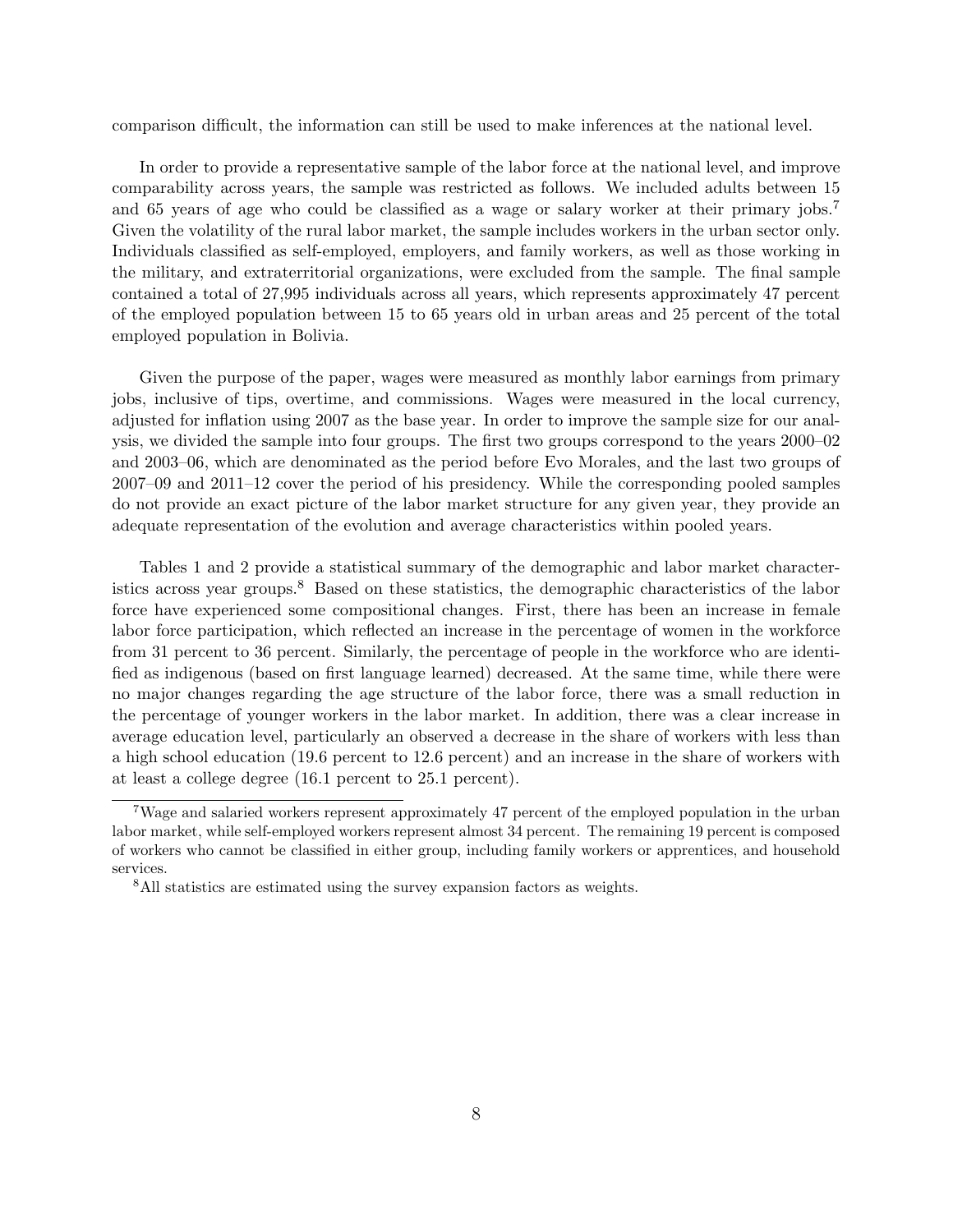|                            | 2000-2002 | 2003-2006 | 2007-2009 | 2011-2012 |
|----------------------------|-----------|-----------|-----------|-----------|
| <b>Sex</b>                 |           |           |           |           |
| Men                        | 68.7%     | 68.2%     | 66.0%     | 63.7%     |
| Women                      | 31.3%     | 31.8%     | 34.0%     | 36.3%     |
| Ethnicity                  |           |           |           |           |
| Non Indigenous             | 79.1%     | 82.8%     | 86.7%     | 86.0%     |
| Indigenous                 | 20.9%     | 17.2%     | 13.2%     | 14.0%     |
| Age                        |           |           |           |           |
| 15-19                      | 7.8%      | 8.9%      | 7.7%      | 7.0%      |
| 20-29                      | 36.2%     | 34.2%     | 33.9%     | 32.9%     |
| 30-39                      | 26.0%     | 27.0%     | 28.3%     | 28.5%     |
| 40-49                      | 19.9%     | 18.4\%    | 17.9%     | 17.2%     |
| 50-59                      | 8.8%      | $9.8\%$   | $10.1\%$  | 11.7%     |
| 60-65                      | $1.3\%$   | 1.6%      | 2.2%      | 2.7%      |
| Education                  |           |           |           |           |
| Primary Education (1-6)    | 19.6%     | 18.0%     | 14.6%     | 12.6%     |
| Secondary Education (6-11) | 25.0%     | 23.3%     | 20.2%     | 18.8%     |
| High School Finished       | 19.6%     | 21.6%     | 24.6%     | 22.4%     |
| Some College               | 19.8%     | 18.4%     | 18.7%     | 21.0%     |
| College or more            | 16.1\%    | 18.7%     | 21.9%     | 25.1\%    |
| $\mathbf N$                | 6,154     | 6,24      | 6,2       | 9,401     |

Table 1: Statistical Summary: Demographics

Note: Based on our own calculations using weighted averages for salaried workers in the urban sector, using survey expansion factors.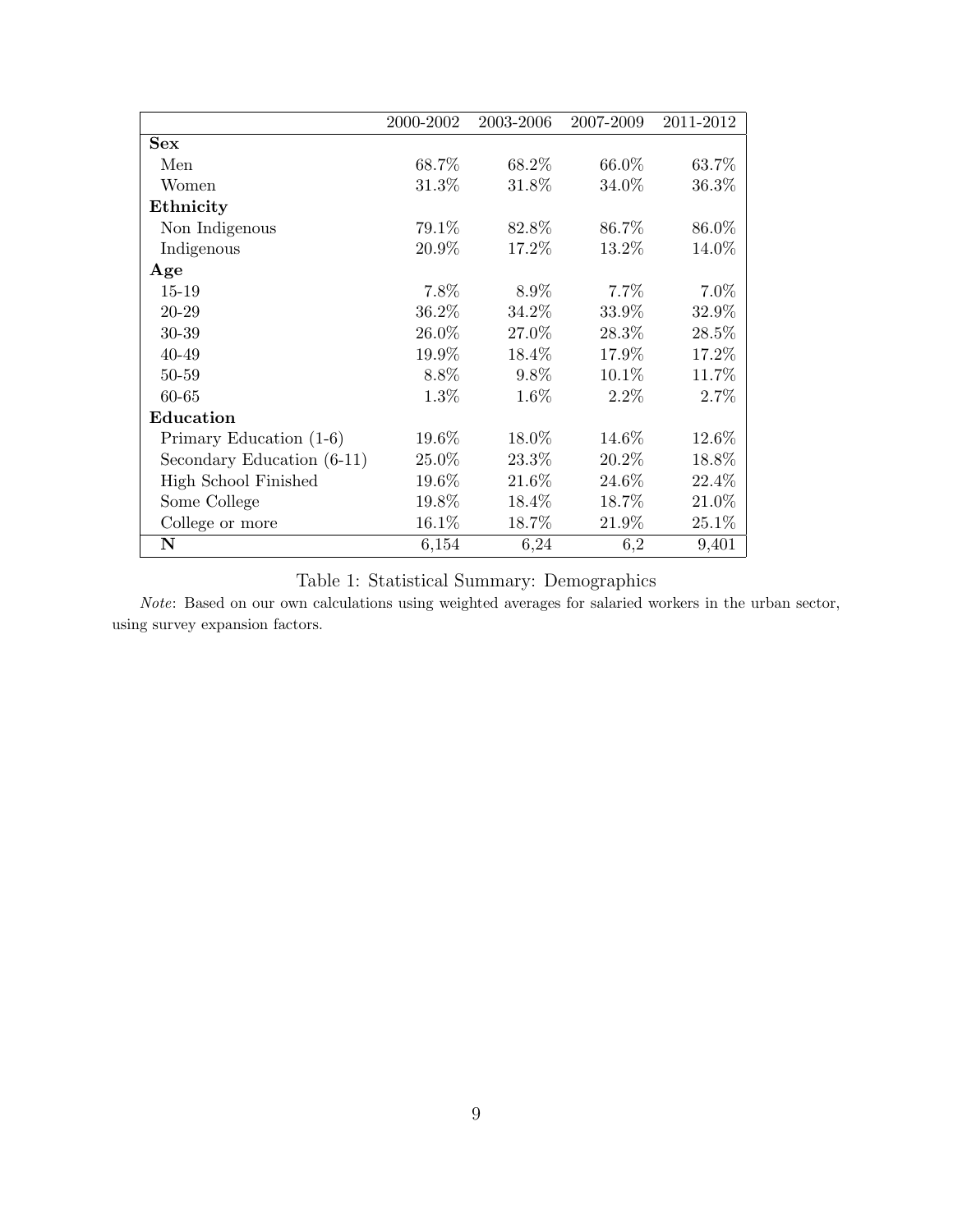|                                      | 2000-02 | 2003-06  | 2007-09  | 2011-12  |
|--------------------------------------|---------|----------|----------|----------|
| <b>Wage Level</b>                    |         |          |          |          |
| Less than 1 Min wage                 | 17.4%   | 17.9%    | $9.9\%$  | 12.1%    |
| $1-2$ min wages                      | 34.3%   | 35.9%    | $25.2\%$ | 29.9%    |
| $2-3$ min wages                      | 20.7%   | 19.8%    | 25.5%    | 25.6%    |
| More than 3 min wages                | 27.7%   | $26.5\%$ | $39.5\%$ | 32.5%    |
| Private sector                       | 75.0%   | 77.5%    | 75.8%    | 74.3%    |
| Public sector                        | 25.0%   | 22.5%    | 24.2%    | 25.7%    |
| Industry                             |         |          |          |          |
| Agriculture-Silviculture             | $3.6\%$ | $3.2\%$  | 2.5%     | $2.9\%$  |
| Mining                               | 1.9%    | 1.7%     | $2.1\%$  | $2.6\%$  |
| Manufacture                          | 17.9%   | 17.8%    | 15.6%    | 14.5%    |
| Electricity, Gas & Water             | 1.3%    | $1.1\%$  | $0.7\%$  | 1.2%     |
| Construction                         | 11.3%   | 12.0%    | 12.6%    | 12.1%    |
| Retail and repair                    | 12.1%   | 12.1%    | 12.1%    | 13.2%    |
| Food and hospitality                 | 3.9%    | $4.4\%$  | $4.4\%$  | $5.5\%$  |
| Transport                            | $9.4\%$ | 10.5%    | 10.2%    | $8.5\%$  |
| Financial services                   | $2.0\%$ | $1.5\%$  | $2.2\%$  | 2.5%     |
| Real State                           | $5.4\%$ | $5.4\%$  | $5.3\%$  | 5.7%     |
| Public Administration                | 7.6%    | 7.7%     | $9.3\%$  | 8.8%     |
| Education                            | 14.0%   | 12.5%    | 13.4%    | 12.8%    |
| Social Services and Health           | $4.6\%$ | 4.7%     | $5.3\%$  | $5.9\%$  |
| Other Services                       | 5.1%    | 5.5%     | 4.2%     | $3.6\%$  |
| Occupation                           |         |          |          |          |
| Management                           | $3.3\%$ | $3.5\%$  | 2.5%     | $3.3\%$  |
| Professionals                        | 12.5%   | 13.6%    | 16.4%    | $20.6\%$ |
| Technicians and Support              | 13.8%   | 13.3%    | 14.7%    | 11.5%    |
| Clerical workers                     | 10.6%   | $9.5\%$  | 9.9%     | $9.5\%$  |
| Services and Retail                  | 11.9%   | 12.8%    | 14.0%    | 14.3%    |
| Agriculture                          | 1.2%    | 1.7%     | 0.7%     | 0.7%     |
| Mining, construction and manufacture | 24.9%   | 24.7%    | 22.5%    | 17.0%    |
| Machine operators/installation       | 10.7%   | 10.6%    | 9.3%     | $8.6\%$  |
| Unqualified/unskilled jobs           | 11.2%   | 10.3%    | 10.0%    | 14.5%    |
| $\mathbf N$                          | 6,154   | 6,24     | 6,2      | 9,401    |

Table 2: Statistical Summary: Labor Market

Note: Based on our own calculations using weighted averages for salaried workers in the urban sector, using survey expansion factors.

Regarding the labor market itself, there has been a sustained increase in average real wages, higher than the growth in minimum wages. Between 2000 and 2006, there were no significant changes in the percentage of workers per level of monthly earnings. In the last two periods, however, the percentage of people working for less than one minimum wage drastically decreased by about 7 percentage points while the percentage of people earning more than three times the minimum wage substantially increased. In terms of industry and occupation composition, while most industry and occupation categories have shown little change over time, there are two changes worth noting. The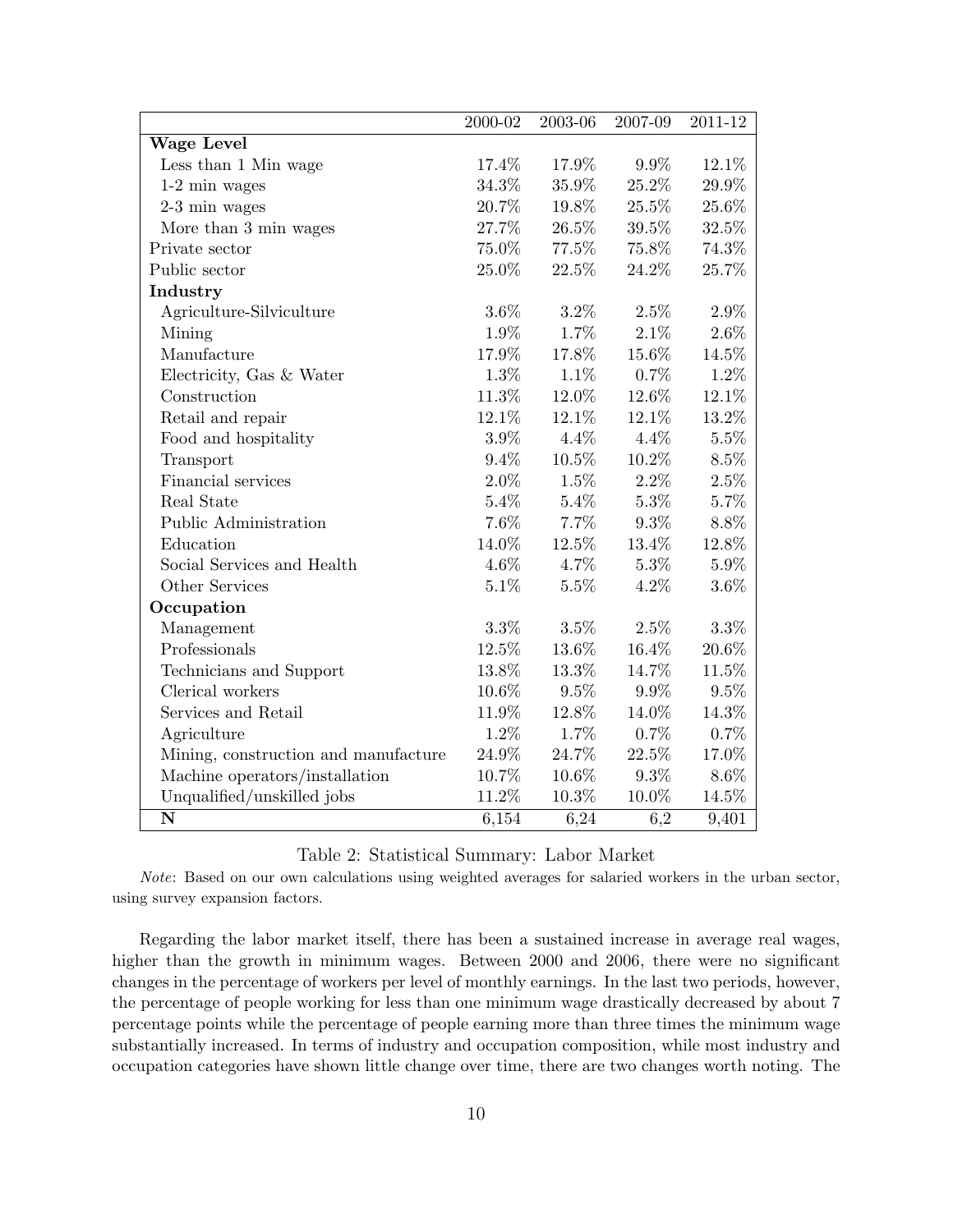percentage of workers in the manufacturing industry has shown a significant decline in the past five years, falling overall by about 4 percent compared to the percentage from the 2000–02 period. With respect to occupation, the statistics show that the percentage of workers in manufacturing and technical support has decreased while the percentage of workers in professional occupations and jobs for unqualified workers has increased.

# 3.2 Methodology

To evaluate and decompose changes in inequality across time, we applied the methodology proposed by Firpo et al. (2007). This methodology is a generalization of the Blinder-Oaxaca decomposition approach (Blinder 1973; Oaxaca 1973), which allows one to extend the decomposition analysis to statistics other than the mean. This method has two steps. The first involves the construction of an appropriate counterfactual distribution with which the wage distribution can be compared across time, maintaining changes in worker and market characteristics. Subsequently, the constructed counterfactual wage distributions are used to obtain a decomposition of the inequality change of any statistic  $(v)$  into portions explained by measured differences in worker and job characteristics (referred to as the composition effect) and by differences in the coefficients or returns on observables (the wage structure effect).

Although the counterfactual wage distribution cannot be observed directly, Firpo et al. (2007) show that under the assumptions of ignorability (conditional on measured covariates) and overlapping support of the covariates, it is possible to construct a counterfactual wage distribution that would be observed if the people living in period  $t_k$  (2011-12)  $(\hat{v}_{t_0,k})$ . Firpo et al. demonstrate this using a reweighting procedure where any distributional statistic corresponding to the counterfactual distribution is estimated using observations from period  $t_0$  and a weight equal to  $\widehat{\omega}_c(X) = \frac{\widehat{p}(X)}{1-\widehat{p}(X)}$ , where  $\hat{p}(X)$  is an estimated probability (propensity). The propensity score is estimated using a probit model, where the dependent variable is a dummy variable that takes the value 0 if the person was observed in the 2000-02 period and 1 if the person was observed in any other year. The explanatory variables include a vector of characteristics  $X$  that determine wages.<sup>9</sup> Once the counterfactual statistic is found, the overall wage decomposition can be estimated as follows:

$$
\Delta v = v_{t_k} - v_{t_0} = \underbrace{(v_{t_k} - \hat{v}_{t_0, k})}_{\Delta S_v: Wage structure effect} + \underbrace{(\hat{v}_{t_0, k} - v_{t_0})}_{\Delta X_v: Composition effect}
$$
 (1)

where  $\Delta v$  is the overall intertemporal gap on the distributional statistic v,  $v_{t_k}$  and  $v_{t_0}$  are the statistics corresponding to the observed wage distributions in time k and time 0, and  $\hat{v}_{t_0,k}$  is the estimated statistic of the counterfactual wage distribution, with characteristics fixed to time 0 and time k.

The second step uses the novel "recentered influence function" (RIF) regression to obtain an approximation of the contribution of each of the observed variables to the composition and wage

<sup>9</sup>This set of variables includes age, age square, sex, ethnicity, education level, public-or private-sector employment, affiliation to labor unions, and dummy variables indicating industry and occupation classifications.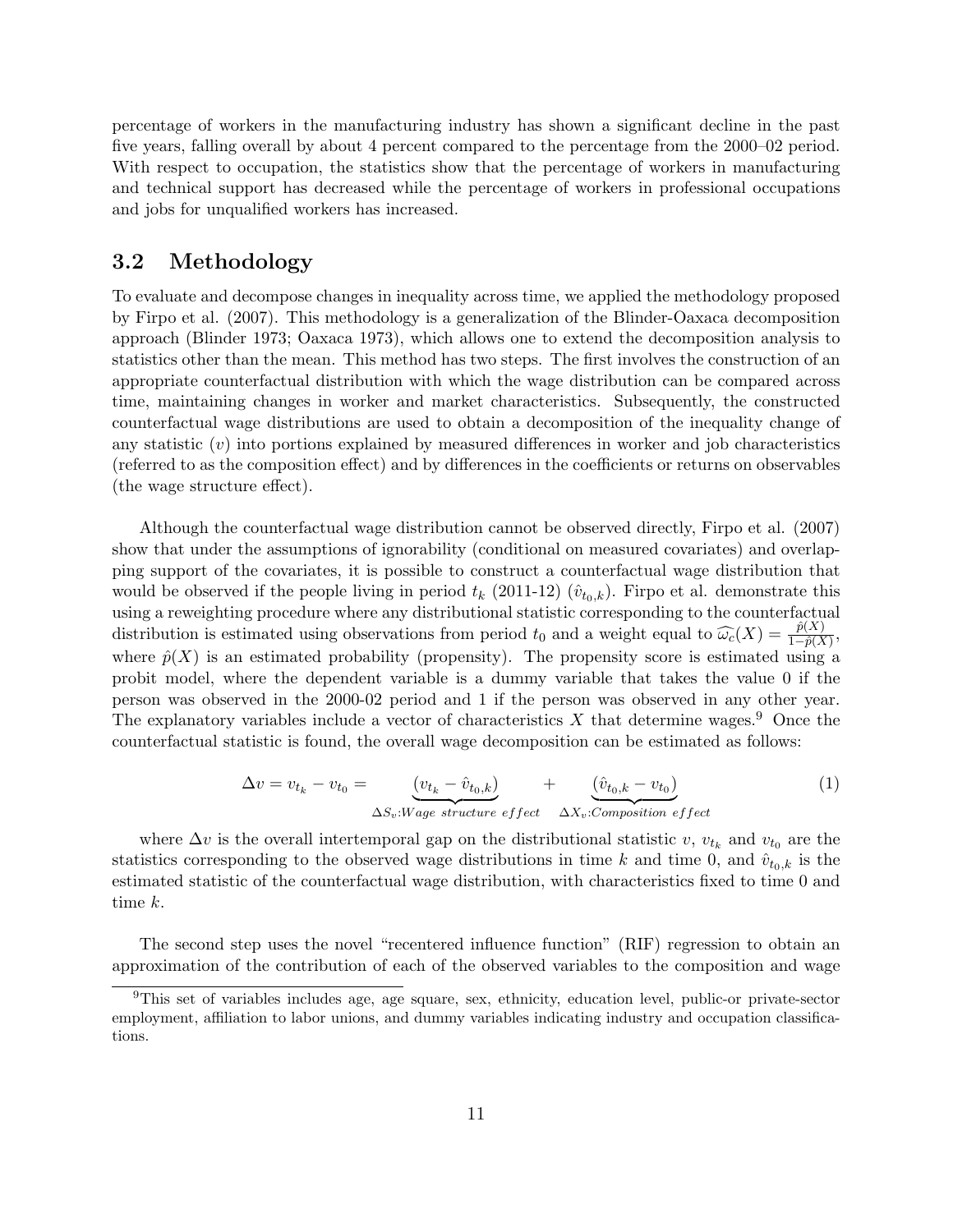structure effects.<sup>10</sup> RIF regression is similar to standard regression, except that instead of using the dependent variable directly, in this case log (wages), it uses the recentered influence function of the statistic of interest associated with that observation  $RIF(w_{i,k}; v_{t_k})$ .<sup>11</sup> The RIF can be intuitively understood as a first-order approximation of the overall contribution that each observation makes to the estimation of the statistic of interest v. Once this RIF variable is estimated for each observation, it can be used to obtain a linear estimate of the average marginal effect each  $X$  has on the distributional statistic v. A linear approximation for the conditional expectation of the RIF is constructed in the form

$$
E(RIF(w_i; v)|X) = X' \gamma \tag{2}
$$

from which three sets of parameters are estimated:

$$
\hat{\gamma}_k = (\Sigma X'_{i,k} X_{i,k})^{-1} \Sigma X'_{i,k} \widehat{RIF}(w_{i,k}; v_k) \text{ for } k = k, 0
$$
\n
$$
(3)
$$

$$
\hat{\gamma}_c = (\Sigma \hat{\omega}_c(X_{i,k}) \times X'_{i,k} X_{i,k})^{-1} \Sigma \hat{\omega}_c(X_{i,k}) \times X'_{i,k} \widehat{RIF}(w_{i,k}; v_c)
$$
\n(4)

Here,  $\hat{\omega}_c(X_{i,0})$  is the implicit weight found in the first step. Using these parameters, we can define terms equivalent in spirit to an Oaxaca decomposition for any statistic  $v$ , thus providing a detailed decomposition of the wage structure and composition effects, shown below:

$$
\Delta S_v = X'_k(\hat{\gamma}_k - \hat{\gamma}_c) \text{ and } \Delta X_v = (X_k \hat{\gamma}_c - X_0 \hat{\gamma}_0)
$$
\n<sup>(5)</sup>

Using the familiar Oaxaca terminology, the left-side wage structure effect is the portion accounted for by coefficient differences, whereas the right-side composition effect is the portion accounted for by differences in endowments.

#### 4. RESULTS

As indicated above, the RIF regression decomposition can be used to analyze any statistic that describes changes in wage distribution. Given the interest of this paper in analyzing wage inequality changes over time, we implemented the procedure to analyze changes in the Gini coefficient and provide results across quintiles and selected interquintiles. The first statistic provides an overview of the change in income concentration across time, while the interquintiles provide a better picture of changes in inequality along the distribution.

# 4.1 Unconditional Quantile Regressions

To understand how wage structures in Bolivia have changed through time, Table 3 presents the unconditional quintile regressions for selected quintiles for the first and last periods in the analysis.<sup>12</sup>

 $10$  Details on the procedures used in the decomposition can be found in Firpo et al. (2007; 2009).

 $11$ The functional form for the RIF functions corresponding to the statistics proposed in this analysis can be found in Firpo et al. (2007, pp. 2224) and Fortin, Lemieux, and Firpo (2011, pp. 7487).

<sup>&</sup>lt;sup>12</sup>The unconditional quintile regressions are estimated using the RIF regressions described above, which, for the case of quintiles, follow the strategy described by Firpo et al. (2009).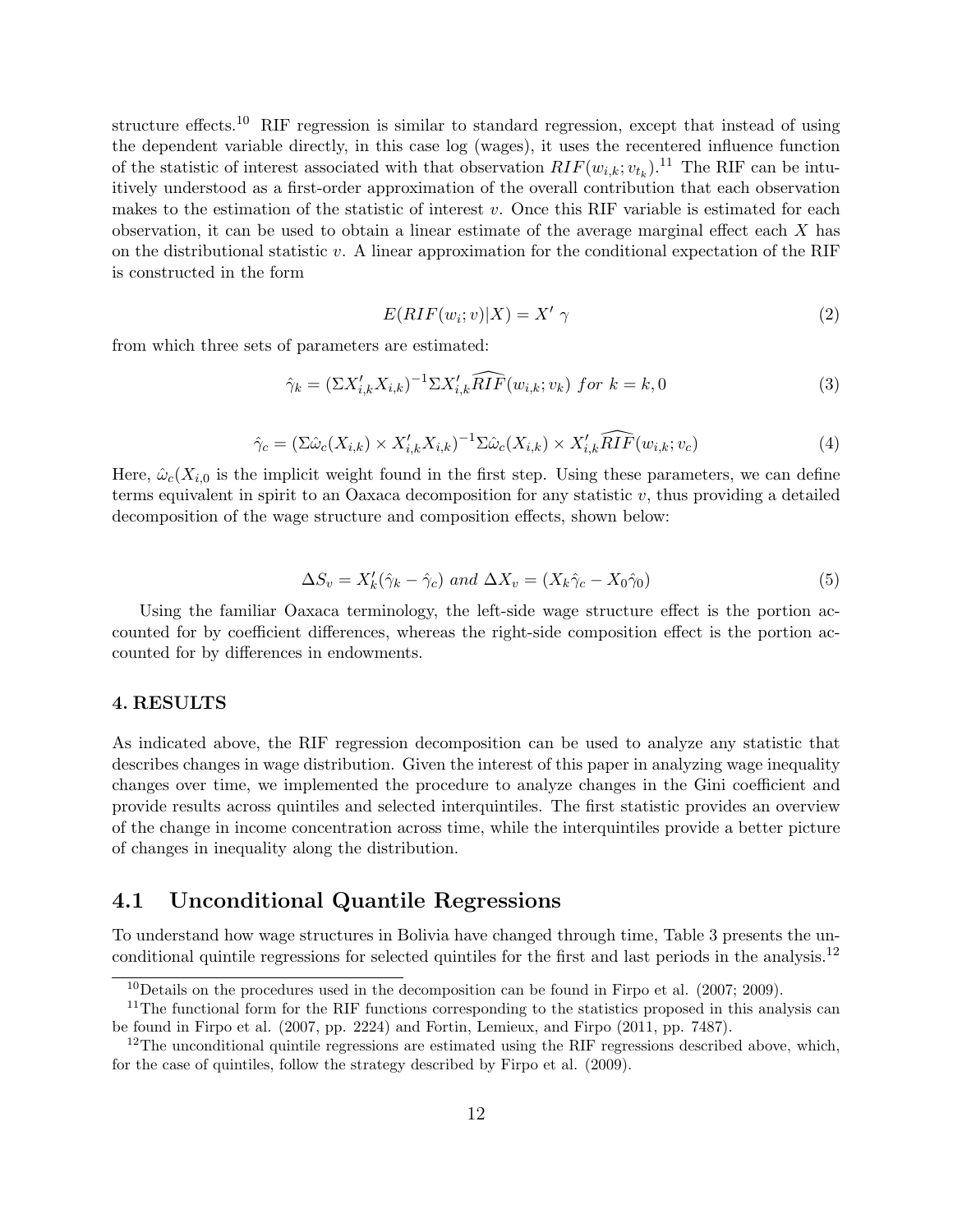Overall, while wages for lower quintiles have increased by about 0.46 log points between 2000-02 to 2011-12 (about 58 percent), the observed wage growth at the highest quintile was only 0.08 log points (8 percent) for the same periods.

The estimated parameters provide some evidence regarding the trends of returns on different characteristics. The parameters related to age show that there has been a drop in returns on experience, particularly for people in the top of the wage distribution. The wage gap between men and women, while still large, is showing some reduction in the top and bottom of the distribution. Returns (or rather penalties) among indigenous people show important progress, with estimates suggesting that for the 2011-12 period, the wage penalties have practically been eliminated for low wages, although at the top of the distribution the indigenous wage penalty remains high.

Perhaps some of the most important changes are the changes in the return on education. Compared to workers with less than six years of formal education, all other levels of education have shown improvements on returns for people at the bottom of the wage distribution. Looking at the middle and top of the wage distribution, however, returns on a college education show a strong reduction, with moderate improvements for workers with less than a high school education.

|                                    |             | Q10             | Q50         |             | Q90         |             |
|------------------------------------|-------------|-----------------|-------------|-------------|-------------|-------------|
|                                    | $2000 - 02$ | $2011 - 12$     | $2000 - 02$ | $2011 - 12$ | $2000 - 02$ | $2011 - 12$ |
| Quantile (Log real wages)          | 6.007       | 6.461           | 6.962       | 7.336       | 8.058       | 8.133       |
|                                    | $0.127*$    | $0.107*$        | $0.068*$    | $0.048*$    | $0.036+$    | 0.006       |
| Age                                | (0.015)     | (0.008)         | (0.006)     | (0.004)     | (0.016)     | (0.007)     |
|                                    | $-0.002*$   | $-0.001*$       | $-0.001*$   | $-0.000*$   | 0.000       | 0.000       |
| $Age^2$                            | 0.000       | 0.000           | 0.000       | 0.000       | 0.000       | 0.000       |
|                                    | $-0.462*$   | $-0.335*$       | $-0.268*$   | $-0.239*$   | $-0.242*$   | $-0.166*$   |
| Sex (female)                       | (0.061)     | (0.036)         | (0.024)     | (0.017)     | (0.081)     | (0.030)     |
|                                    | $-0.279*$   | 0.019           | $-0.134*$   | $-0.025$    | $-0.178*$   | $-0.137*$   |
| Indigenous                         | (0.064)     | (0.041)         | (0.030)     | (0.024)     | (0.067)     | (0.034)     |
| Education                          |             |                 |             |             |             |             |
| Secondary Education (6-11)         | $-0.083$    | $0.132+$        | 0.056       | $0.120*$    | $-0.006$    | $0.093+$    |
|                                    | (0.076)     | (0.058)         | (0.036)     | (0.030)     | (0.063)     | (0.041)     |
| High School Finished               | $0.180 +$   | $0.110\diamond$ | $0.147*$    | $0.061+$    | 0.119       | $0.078+$    |
|                                    | (0.073)     | (0.058)         | (0.042)     | (0.029)     | (0.086)     | (0.037)     |
| Some College                       | 0.109       | $0.173*$        | $0.220*$    | $0.149*$    | $0.523*$    | $0.164*$    |
|                                    | (0.091)     | (0.064)         | (0.046)     | (0.032)     | (0.119)     | (0.044)     |
| College or more                    | $0.269*$    | $0.306*$        | $0.533*$    | $0.343*$    | $2.230*$    | $0.622*$    |
|                                    | (0.086)     | (0.065)         | (0.051)     | (0.036)     | (0.216)     | (0.060)     |
| Public Sector (non Administrative) | $0.149+$    | $0.201*$        | $-0.023$    | $0.128*$    | $-0.411*$   | 0.064       |
|                                    | (0.060)     | (0.045)         | (0.037)     | (0.028)     | (0.122)     | (0.060)     |
| Union member                       | $0.195*$    | $0.109*$        | $0.123*$    | $0.086*$    | 0.061       | $0.123*$    |
|                                    | (0.044)     | (0.027)         | (0.028)     | (0.021)     | (0.096)     | (0.043)     |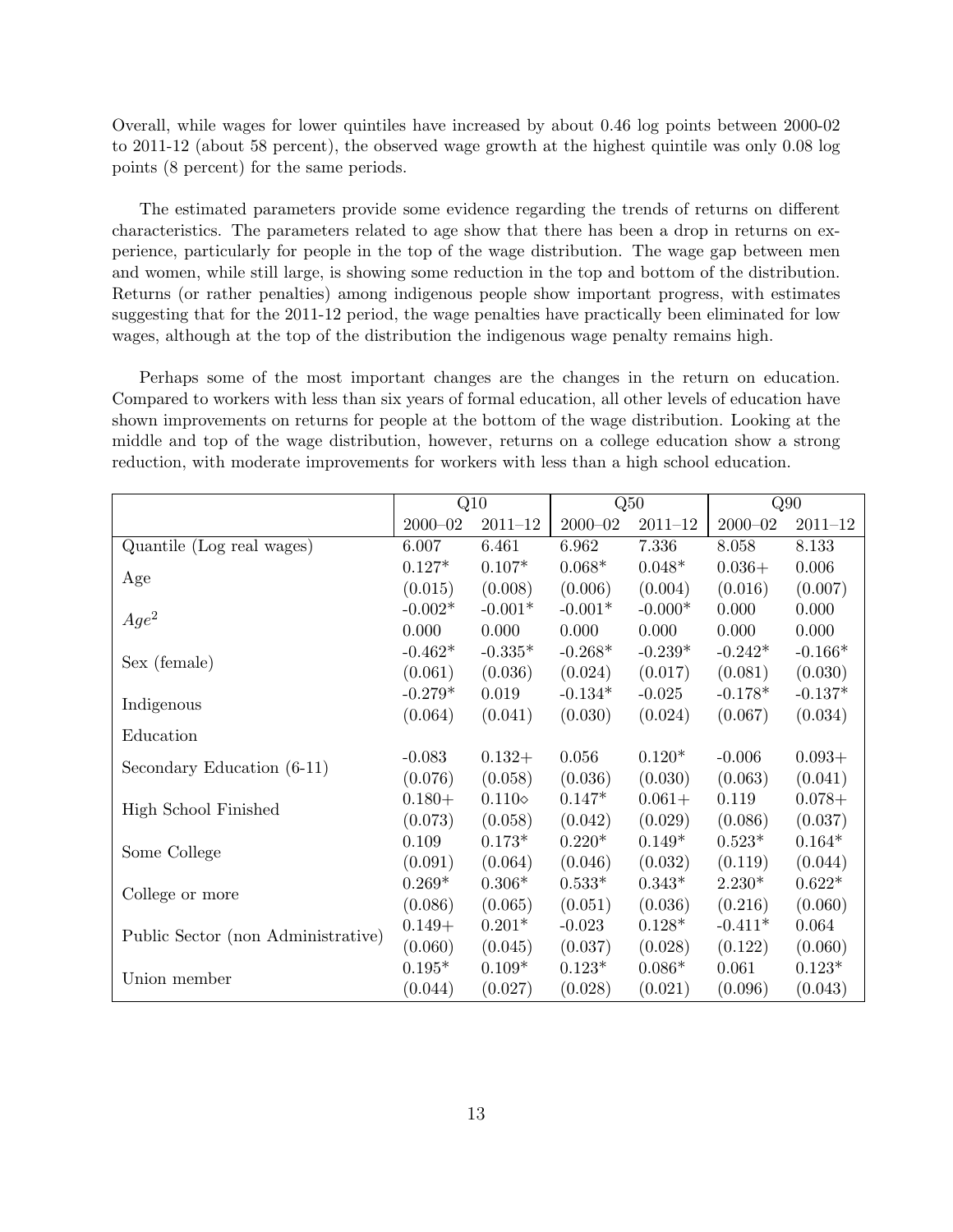| Industry (base Transportation)       |                   |             |                 |                  |                  |                  |
|--------------------------------------|-------------------|-------------|-----------------|------------------|------------------|------------------|
|                                      | $-0.145$          | $0.249+$    | $0.038\,$       | $0.227*$         | $-0.256$         | $0.238+$         |
| Agriculture                          | (0.148)           | (0.119)     | (0.065)         | (0.056)          | (0.172)          | (0.103)          |
|                                      | $-0.074$          | $0.243*$    | $0.170+$        | $0.361*$         | $0.006\,$        | $1.713*$         |
| Mining                               | (0.133)           | (0.065)     | (0.082)         | (0.051)          | (0.329)          | (0.150)          |
|                                      | 0.131             | $0.260*$    | $0.122+$        | $0.089 +$        | $-0.031$         | $0.137+$         |
| Manufacture                          | (0.087)           | (0.063)     | (0.052)         | (0.036)          | (0.133)          | (0.062)          |
|                                      | $0.191\diamond$   | $0.287*$    | $0.378*$        | $0.140\diamond$  | 0.214            | $0.372+$         |
| Electricity, Gas & Water             | (0.102)           | (0.098)     | (0.117)         | (0.083)          | (0.327)          | (0.167)          |
|                                      | $0.469*$          | $0.494*$    | $0.247*$        | $0.407*$         | $-0.024$         | $0.127\diamond$  |
| Construction                         | (0.097)           | (0.067)     | (0.061)         | (0.039)          | (0.151)          | (0.066)          |
|                                      | $-0.106$          | $0.206*$    | 0.066           | $0.012\,$        | $-0.147$         | 0.009            |
| Retail and repair                    | (0.114)           | (0.070)     | (0.054)         | (0.037)          | (0.144)          | (0.058)          |
|                                      | $-0.268$          | $\,0.022\,$ | $-0.088$        | $0.002\,$        | $-0.191$         | $0.015\,$        |
| Food and hospitality                 | (0.166)           | (0.106)     | (0.073)         | (0.041)          | (0.173)          | (0.060)          |
|                                      | 0.034             | $0.433*$    | $0.290*$        | $0.249*$         | $0.839+$         | $0.214\diamond$  |
| Financial services                   | (0.117)           | (0.075)     | (0.073)         | (0.052)          | (0.365)          | (0.126)          |
|                                      | 0.072             | 0.134       | $0.157+$        | $-0.04$          | $-0.046$         | $-0.046$         |
| Real State                           | (0.108)           | (0.086)     | (0.067)         | (0.041)          | (0.209)          | (0.069)          |
|                                      | $0.205+$          | $0.444*$    | $0.279*$        | $0.217*$         | 0.241            | $0.045\,$        |
| Public Administration                | (0.089)           | (0.061)     | (0.053)         | (0.037)          | (0.187)          | (0.069)          |
|                                      | $-0.089$          | 0.066       | $-0.164*$       | $-0.247*$        | $-1.422*$        | $-0.604*$        |
| Education                            | (0.109)           | (0.078)     | (0.061)         | (0.042)          | (0.202)          | (0.087)          |
|                                      | 0.098             | $0.221*$    | 0.099           | $-0.004$         | $-0.381\diamond$ | $-0.057$         |
| Social Services and Health           | (0.106)           | (0.079)     | (0.066)         | (0.044)          | (0.230)          | (0.089)          |
|                                      | $-0.308+$         | $-0.124$    | $-0.05$         | $-0.085\diamond$ | $-0.266$         | $-0.099$         |
| Other Services                       | (0.131)           | (0.115)     | (0.066)         | (0.050)          | (0.186)          | (0.074)          |
| Occupation (base Clerical workers)   |                   |             |                 |                  |                  |                  |
|                                      | $-0.181+$         | $-0.003$    | $0.084\diamond$ | $0.304*$         | $2.476*$         | $0.909*$         |
| Management                           | (0.091)           | (0.062)     | (0.050)         | (0.043)          | (0.331)          | (0.123)          |
|                                      | $-0.113$          | $-0.032$    | $-0.065$        | $0.243*$         | $0.913*$         | $0.388*$         |
| Professionals                        | (0.082)           | (0.053)     | (0.052)         | (0.035)          | (0.240)          | (0.070)          |
|                                      | $-0.280*$         | $-0.182*$   | $-0.062$        | 0.049            | $0.284\diamond$  | $0.139+$         |
| Technicians and Support              | (0.084)           | (0.060)     | (0.044)         | (0.034)          | (0.157)          | (0.057)          |
|                                      | $-0.256+$         | $-0.267*$   | $-0.264*$       | $-0.143*$        | $-0.256\diamond$ | $-0.003$         |
| Services and Retail                  | (0.101)           | (0.065)     | (0.051)         | (0.033)          | (0.147)          | (0.044)          |
|                                      | $\text{-}0.353^*$ | $-0.177*$   | $-0.336*$       | $-0.026$         | $-0.377+$        | $-0.065$         |
| Mining, construction and manufacture | (0.096)           | (0.066)     | (0.052)         | (0.037)          | (0.146)          | (0.054)          |
|                                      | $-0.112$          | 0.081       | $-0.164*$       | $0.106+$         | $-0.424*$        | 0.102            |
| Machine operators/installation       | (0.090)           | (0.063)     | (0.058)         | (0.042)          | (0.152)          | (0.070)          |
|                                      | $-0.319*$         | $-0.195*$   | $-0.422*$       | $-0.230*$        | $-0.291+$        | $-0.084\diamond$ |
| Agriculture and Unqualified workers  | (0.114)           | (0.069)     | (0.050)         | (0.034)          | (0.131)          | (0.043)          |
|                                      | $3.938*$          | $4.178*$    | $5.638*$        | $6.114*$         | $7.067*$         | $7.458*$         |
| Constant                             | (0.282)           | (0.187)     | (0.114)         | (0.080)          | (0.293)          | (0.122)          |
| $\mathbf N$                          | 6154              | 9401        | 6154            | 9401             | 6154             | 9401             |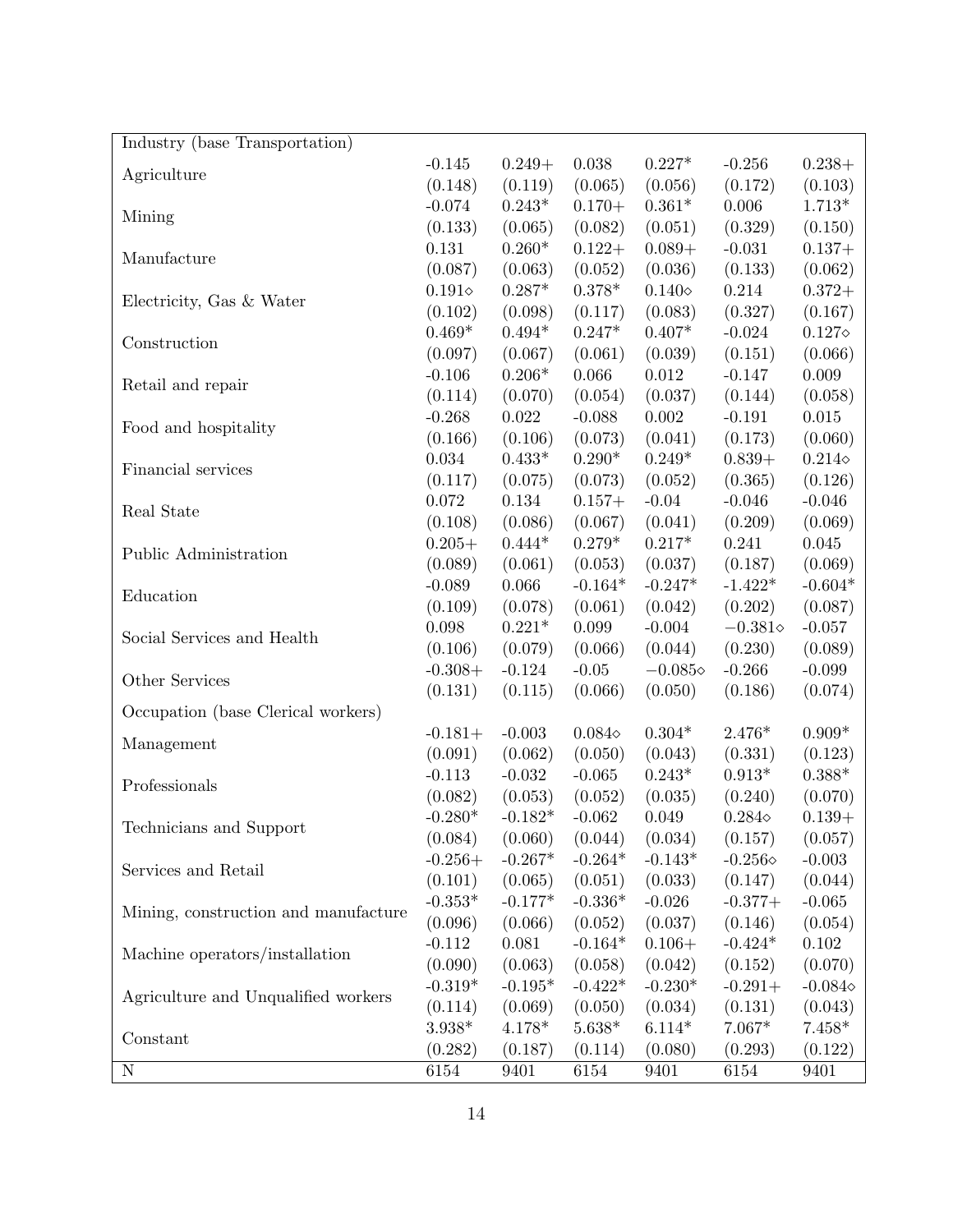#### Table 3: Unconditional Quantile Regressions, Selected Quantiles

Note: The base group comprises workers in the private sector, non-unionized, with less than a middle school education, working in the transportation industry and a clerical occupation. Estimations are weighted using survey expansion factors. Bootstrap standard errors in parentheses.  $* p < 0.01, + p < 0.05$  and  $\circ p <$ 0.1

For the estimation of the impact of the market structure, industry and occupation, on wage levels, the transportation industry and clerical occupations are used as base group categories. Regarding labor market characteristics, there is a strong increase in the returns on working in the public sector (excluding public administration) across the wage distribution, especially at the top. In contrast, the premium associated with working in public administration has declined in particular for wages at the top of the distribution. The industry parameters suggest that, compared to transportation, all industries have shown gains in wage premiums across the wage distribution, with the exception of real estate, food and hospitality, and financial services. Similarly, regarding occupations, while improvements are observed across most occupations and wage distributions, at the very top, the returns among management and professionals have experienced a sharp drop.

Based on the estimated constants for all of the models shown in Table 4, it is important to note that there has been little change in the base wage at the top and bottom of the wage distribution, as seen in the constant. Around the middle of the wage distribution, however, the base wage seems to have experienced the largest change across time.

# 4.2 Decomposition

Figure 3 provides a first look at wage decomposition across time. Panel A presents the overall decomposition of wage changes between 2000–02 and 2003–06. As expected, there has been little change in real wages across the distribution. The aggregate decomposition shows that the changes in the returns to characteristics have had little if any effect on wages for most of the distribution. The results also suggest that, at the top of the distribution, there was an early tendency of reducing returns on endowments. The change in endowments, however, was large enough that it compensated for the fall in returns, translating to a virtually unchanged wage distribution between 2000 and 2006.

The 2000–02 to 2003–06 and 2007–09 to 2011–12 periods show similar trends regarding the aggregate wage decomposition. On the one hand, the observed improvements in workers characteristics explain only a small fraction of the wage improvements observed across these years, except for workers at the top of the wage distribution. On the other hand, while the returns on observed characteristics (wage structure changes) had a rather homogenous improvement across most of the wage distribution, the change has been smaller and even negative at the very top of the distribution. This suggests that the inequality improvements observed across time have been mainly driven by changes in the wage structure, not by improvements in endowments. Similar results were also found by Landa (2002), when analyzing the increase in wage inequality between 1989 and 1999. The results regarding the first two periods are also similar to Gutierrez (2008), where the author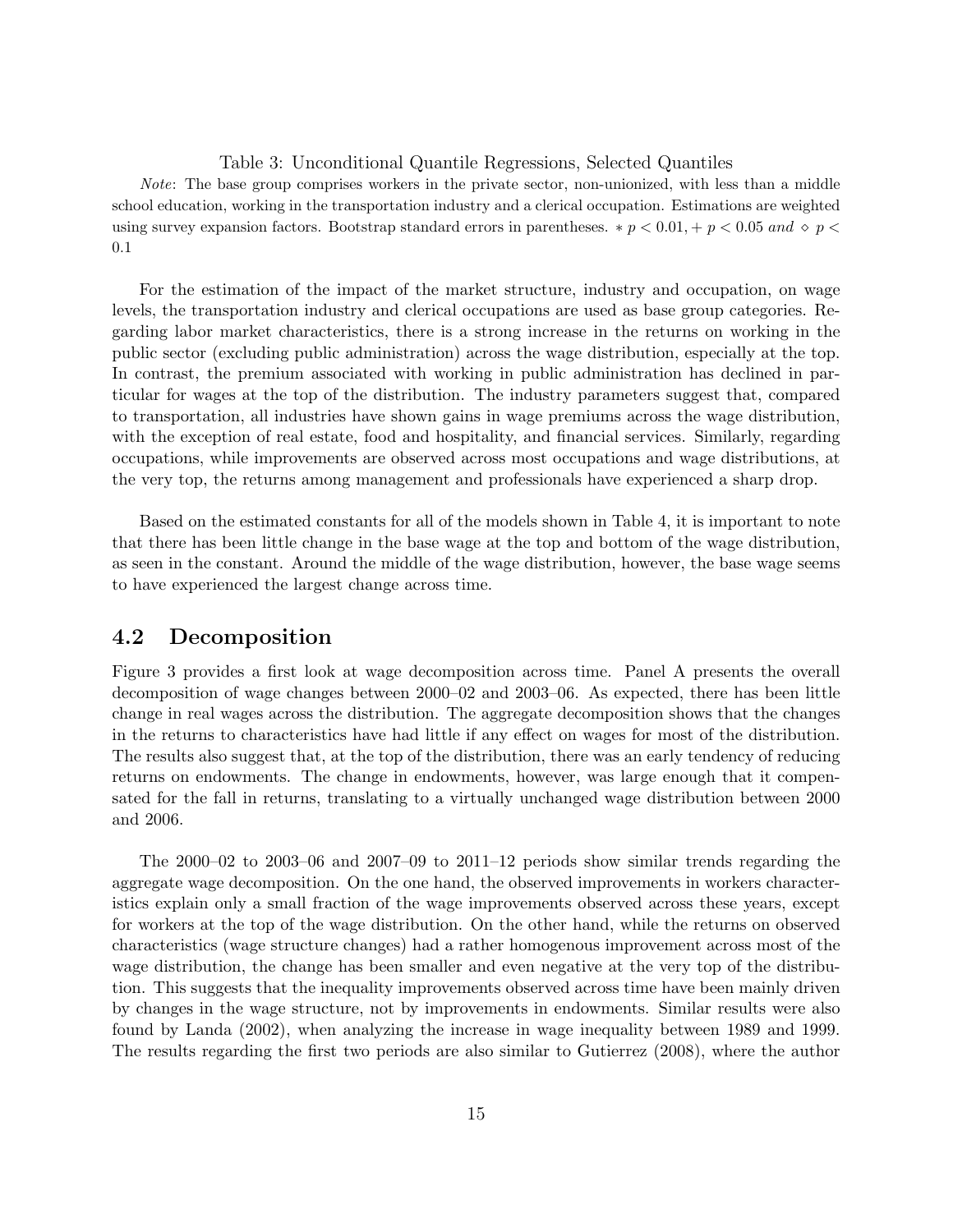presents evidence that the wage structure effect, for the 1999–2005 period, slightly improved wage inequality.



Figure 3: Aggregate Quintile Wage Decomposition, 20002002

Note: The information corresponds to the smoothed contributions of the wage structure and characteristics changes to the total wage change between 2000 and 2002 and other periods.

Rather than looking at each individual quintile, it is more informative to implement the decomposition on statistics such as the Gini coefficient and interquintile differences (Table 4). As shown above, between 2000–02 and 2003–06, there was almost no change in wage inequality, with only small differences in the interquintile gaps.

Comparing the base period to the 2007–09 and 2011–12 periods, the Gini coefficient decreased by 0.08 and 0.1 points, respectively. Because wages across most of the distribution experienced similar growth, the interquintile estimations show that the improvements can be explained by a reduction in the gap at the top of the distribution. As suggested by the unconditional quintile regressions, these results also indicate that all the inequality improvements have been caused by changes in the wage structure and that changes in worker and market characteristics have played a marginal role in decreasing the wage gap.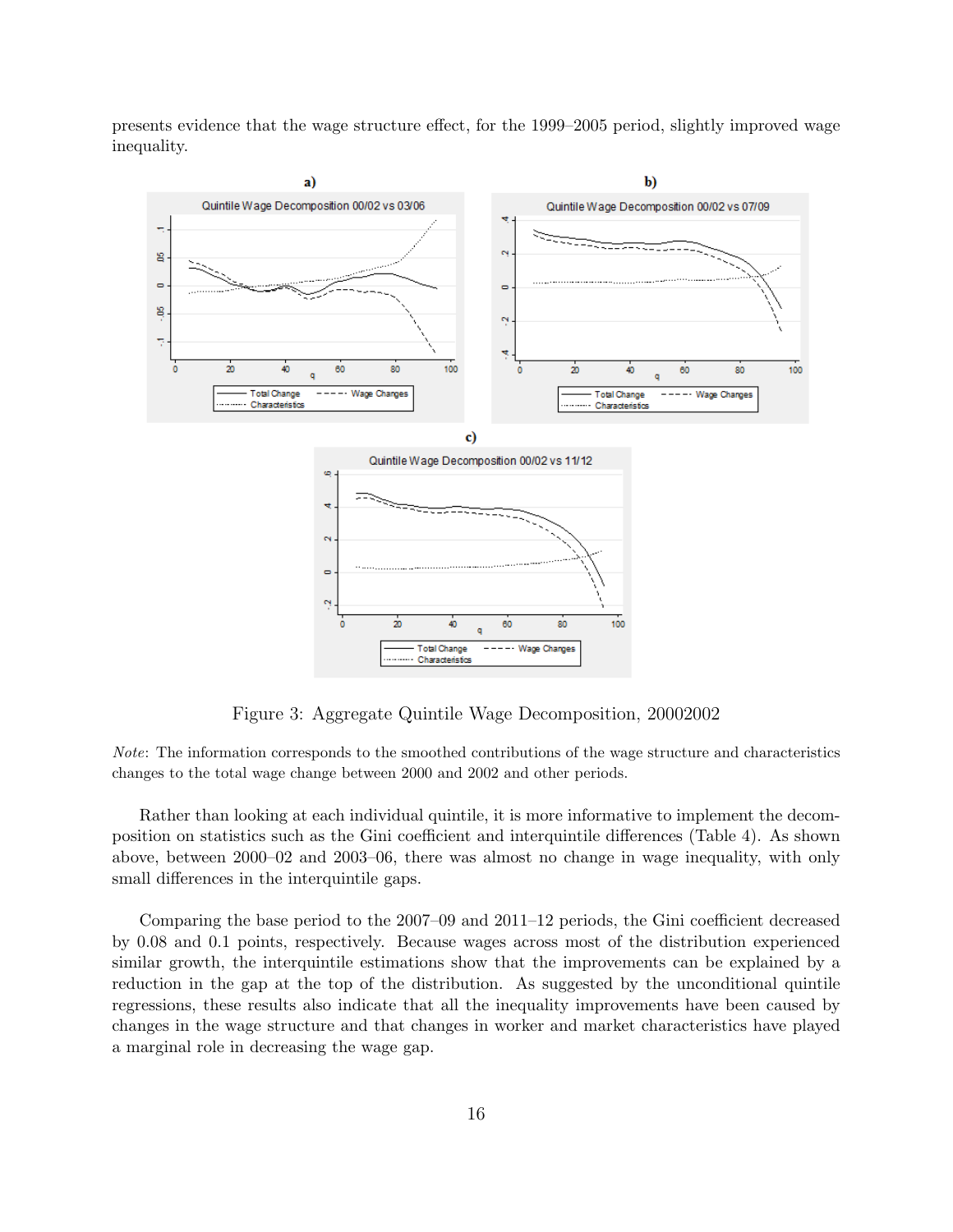|                           |                  | Gini             |           | $q10-q90$        |           |           |  |
|---------------------------|------------------|------------------|-----------|------------------|-----------|-----------|--|
|                           | $03 - 06$        | $07 - 09$        | $11 - 12$ | $03 - 06$        | $07 - 09$ | $11 - 12$ |  |
| 2000/02                   | 0.487            | 0.487            | 0.487     | 2.050            | 2.050     | 2.050     |  |
| Other period              | 0.490            | 0.398            | 0.370     | 2.045            | 1.766     | 1.672     |  |
|                           | 0.003            | $-0.089*$        | $-0.117*$ | $-0.005$         | $-0.284*$ | $-0.379*$ |  |
| Total Change              | (0.013)          | (0.009)          | (0.008)   | (0.065)          | (0.052)   | (0.046)   |  |
|                           | $-0.021\diamond$ | $-0.104*$        | $-0.138*$ | $-0.123+$        | $-0.329*$ | $-0.450*$ |  |
| Change on Wage Structure  | (0.012)          | (0.010)          | (0.008)   | (0.059)          | (0.052)   | (0.049)   |  |
|                           | $0.024*$         | $0.015*$         | $0.021*$  | $0.118*$         | $0.044*$  | $0.072*$  |  |
| Change on Characteristics | (0.005)          | (0.004)          | (0.003)   | (0.042)          | (0.009)   | (0.021)   |  |
| ${\bf N}$                 | 12,394           | 12,354           | 15,555    | 12,394           | 12,354    | 15,555    |  |
|                           | $q10-50$         |                  |           | $q50 - q90$      |           |           |  |
|                           | $03 - 06$        | $07 - 09$        | $11 - 12$ | $03 - 06$        | $07 - 09$ | $11 - 12$ |  |
| 2000/01                   | 0.955            | 0.955            | 0.955     | 1.096            | 1.095     | 1.095     |  |
| Other period              | 0.941            | 0.913            | 0.846     | 1.105            | 0.853     | 0.796     |  |
| Total Change              | $-0.014$         | $-0.042\diamond$ | $-0.079*$ | 0.009            | $-0.242*$ | $-0.299*$ |  |
|                           | (0.030)          | (0.024)          | (0.022)   | (0.062)          | (0.046)   | (0.043)   |  |
| Change on Wage Structure  | $-0.033$         | $-0.046\diamond$ | $-0.101*$ | $-0.090\diamond$ | $-0.283*$ | $-0.349*$ |  |
|                           | (0.039)          | (0.024)          | (0.027)   | (0.049)          | (0.045)   | (0.048)   |  |
|                           | 0.019            | 0.004            | 0.022     | $0.099*$         | $0.041+$  | $0.049*$  |  |
| Change on Characteristics | (0.021)          | (0.013)          | (0.017)   | (0.032)          | (0.016)   | (0.016)   |  |
| $\mathbf N$               | 12,394           | 12,354           | 15,555    | 12,394           | 12,354    | 15,555    |  |

Table 4: Wage Inequality Decomposition, Selected Statistics *Note:* Bootstrap Standard errors in parentheses.  $\ast p < 0.01, +p < 0.05$  and  $\circ p < 0.1$ .

To better understand which factors are driving the observed changes in the wage structure, Table 5 presents the detailed decomposition of the Gini coefficient with respect to all worker and market characteristics. As described before, there was an important decrease in the Gini coefficient between the 2000–02 and 2011–12 periods, most of which can be attributed to changes in the wage structure.

Among other factors, while the gender gap has shown some reduction along the wage distribution, the Gini decomposition shows that these changes have increased wage inequality by 0.008 points between the first and last periods of the analysis. The reduction of the wage gap between indigenous and non-indigenous people, however, has been large enough to contribute to a decline in inequality (0.009). In contrast, the changes in the levels of participation among women and indigenous people in the labor market have created increased wage inequality. Regarding education, the systematic decline in returns on education, particularly for workers with some college and a college degree, has been one of the most important factors contributing to the decline of the Gini coefficient (0.032 points). The increasing share of workers with college education, however, has contributed to a small increase in wage inequality.

In contrast with expectations, the increase in the wage associated with working in the public sector has no effect on wage inequality. Regarding the benefit of being unionized, while unions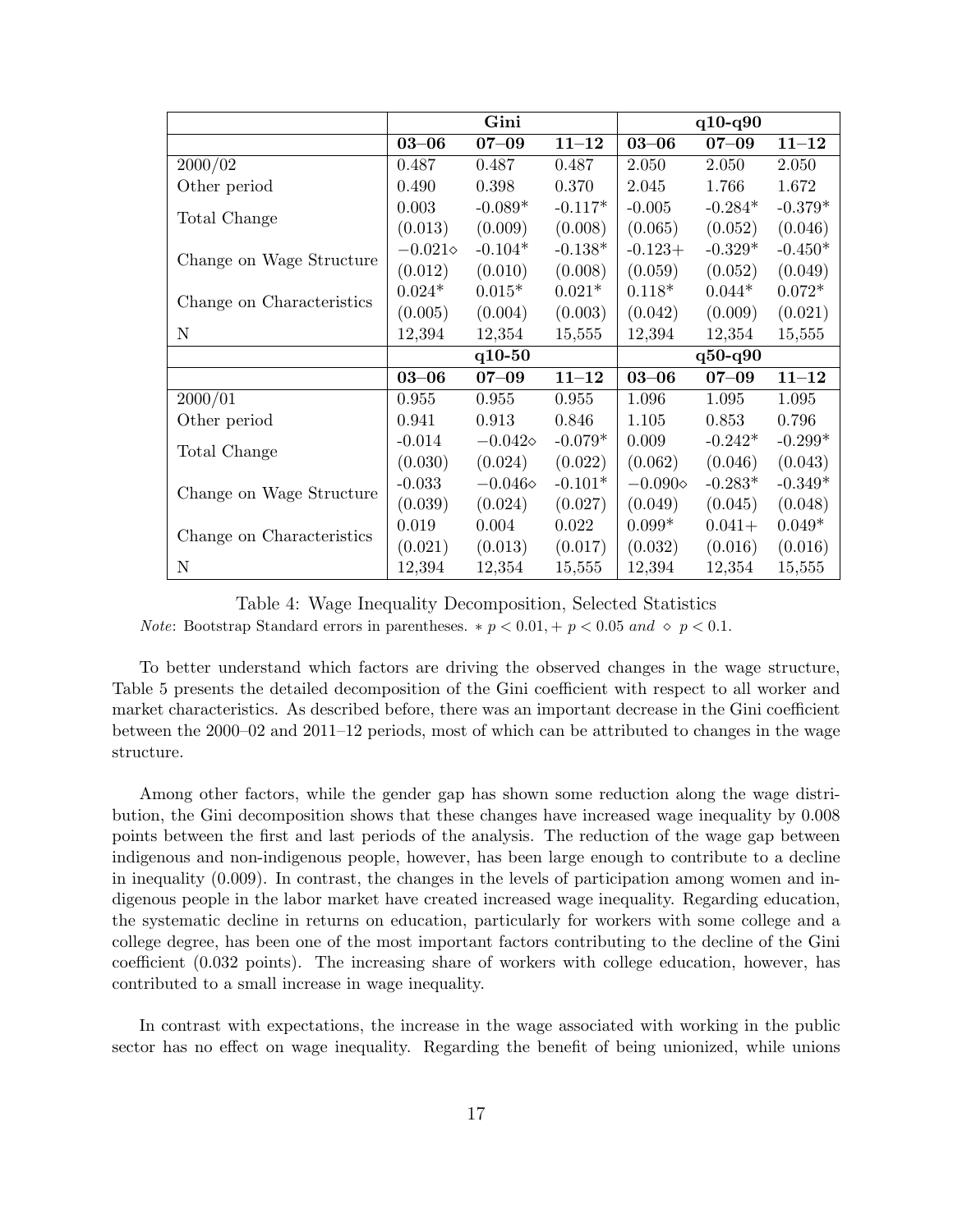have reduced wage inequality on average (Rios-Avila and Hirsch, 2014), the evidence shown here indicates that across time, the changes in union wage benefits have contributed to an increase in wage inequality  $(0.015)$ .

Finally, changes on returns of working in specific industries have had an insignificant effect on wage inequality in the aggregate. On the other hand, the decline in wages among occupations such as management, professional jobs, and technology has contributed to a strong decline in inequality (0.06 points). Still, the increase in the percentage of professionals in services and retail had a small positive contribution to inequality.

|                         | $00 - 02$ vs $03 - 06$ |           | $00 - 02$ vs $07 - 09$ |                          | $00-02$ vs $11-12$ |                   |  |
|-------------------------|------------------------|-----------|------------------------|--------------------------|--------------------|-------------------|--|
|                         | <b>Wage Structure</b>  | Comp      | Wage Structure         | $\overline{\text{Comp}}$ | Wage Structure     | Comp              |  |
| Total                   | $-0.021\diamond$       | $0.024*$  | $-0.104*$              | $0.015*$                 | $-0.138*$          | $0.021*$          |  |
|                         | (0.012)                | (0.005)   | (0.010)                | (0.004)                  | (0.008)            | (0.003)           |  |
| Demographics            |                        |           |                        |                          |                    |                   |  |
| Age                     | 0.138                  | $-0.004$  | $-0.072$               | $-0.014+$                | 0.051              | $-0.024*$         |  |
|                         | (0.212)                | (0.004)   | (0.181)                | (0.006)                  | (0.154)            | (0.005)           |  |
| $Age^2$                 | $-0.040$               | 0.006     | 0.061                  | $0.015*$                 | $-0.020$           | $0.026*$          |  |
|                         | (0.118)                | (0.005)   | (0.094)                | (0.006)                  | (0.080)            | (0.005)           |  |
| Sex $(1 = Woman)$       | $-0.011$               | 0.000     | 0.004                  | 0.001                    | 0.008              | $0.002\mathrm{*}$ |  |
|                         | (0.007)                | (0.000)   | (0.008)                | (0.001)                  | (0.007)            | (0.000)           |  |
| Indigenous              | $-0.010*$              | $0.001 +$ | 0.002                  | $-0.002$                 | $-0.009+$          | $0.002*$          |  |
|                         | (0.004)                | (0.000)   | (0.005)                | (0.002)                  | (0.004)            | (0.001)           |  |
| Education               |                        |           |                        |                          |                    |                   |  |
| Sec. Education $(6-11)$ | $-0.004$               | 0.000     | 0.004                  | $-0.001$                 | $-0.004$           | 0.000             |  |
|                         | (0.004)                | (0.000)   | (0.005)                | (0.001)                  | (0.005)            | (0.001)           |  |
| High School Finished    | 0.007                  | 0.000     | $0.011\diamond$        | 0.002                    | 0.002              | 0.000             |  |
|                         | (0.006)                | (0.000)   | (0.006)                | (0.001)                  | (0.005)            | (0.000)           |  |
| Some College            | 0.004                  | 0.000     | 0.004                  | 0.000                    | $-0.005$           | 0.000             |  |
|                         | (0.008)                | (0.000)   | (0.007)                | (0.000)                  | (0.006)            | (0.000)           |  |
| College or more         | 0.013                  | $0.008*$  | $-0.019*$              | $0.007*$                 | $-0.032*$          | $0.006*$          |  |
|                         | (0.009)                | (0.002)   | (0.007)                | (0.001)                  | (0.008)            | (0.002)           |  |
| Public Sector           | -0.019 $\diamond$      | $0.006 +$ | $0.014\,$              | 0.000                    | 0.011              | 0.000             |  |
| (non-administrative)    | (0.010)                | (0.003)   | (0.010)                | (0.001)                  | (0.007)            | (0.000)           |  |
| Union                   | 0.013                  | 0.000     | 0.002                  | 0.001                    | $0.015+$           | 0.000             |  |
|                         | (0.010)                | (0.001)   | (0.008)                | (0.001)                  | (0.006)            | (0.000)           |  |
| Industry                | 0.001                  | 0.008     | 0.002                  | $-0.022$                 | 0.028              | 0.005             |  |
|                         | (0.003)                | (0.049)   | (0.002)                | (0.052)                  | (0.034)            | (0.003)           |  |
| Occupation              | 0.003                  | $-0.303$  | $0.005*$               | $-0.016$                 | $-0.048+$          | $0.006*$          |  |
|                         | (0.002)                | (0.309)   | (0.002)                | (0.028)                  | (0.021)            | (0.001)           |  |
| Constant                | $-0.089$               |           | $-0.076$               |                          | $-0.137$           |                   |  |
|                         | (0.106)                |           | (0.102)                |                          | (0.088)            |                   |  |
| Error                   |                        | 0.004     |                        | 0.000                    |                    | 0.000             |  |
|                         |                        | (0.002)   |                        | (0.002)                  |                    | (0.002)           |  |
| $\overline{\mathbf{N}}$ | 12,394                 |           | 12,354                 |                          | 15,555             |                   |  |

Table 5: Wage Inequality, Detailed Decomposition (Gini)

Note: The base group comprised workers in the private sector, non-unionized, with less than a middle school education, working in the transportation industry and a clerical occupation. Bootstrap standard errors in parentheses. \*  $p < 0.01$ , +  $p < 0.05$  and  $\circ$   $p < 0.1$ . Industry and occupation report aggregated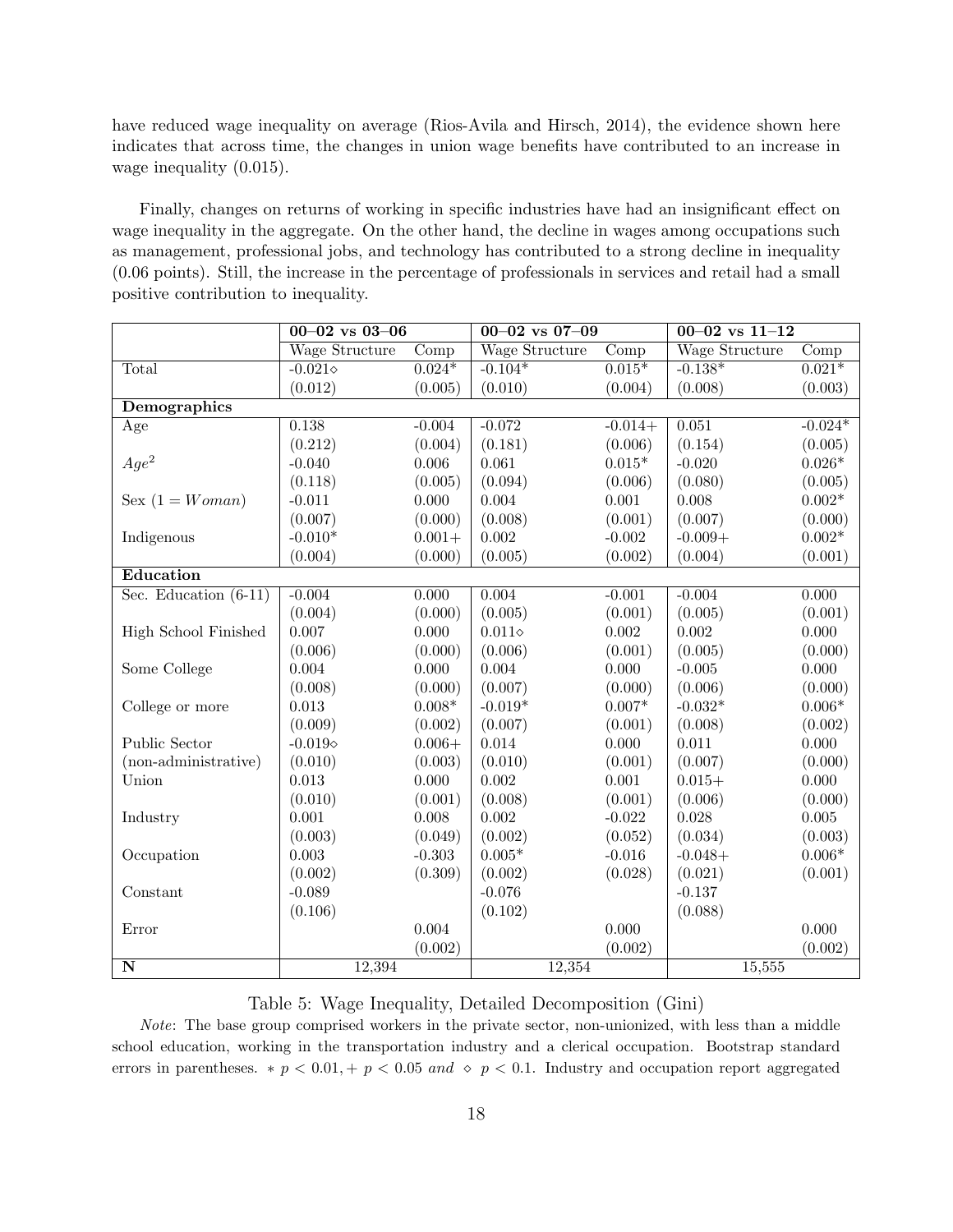effect of all industry and occupation dummies wage structure and composition effect.

# 4.3 Beyond the Formal Labor Market: Self-employed Workers and Market Opportunities

In the previous section, we presented and analyzed the decomposition of the evolution of wage inequality within the wage and salaried labor market. While wages in this segment of the labor market can be most directly affected by policies in the labor market, they represent only a fraction of the urban labor force (47 percent), although its share has increase in 4 percentage points during the period analyzed. To provide a more complete view of trends in labor income inequality, this section provides a brief overview of the changes in inequality for self-employed workers. The selfemployed labor market has unique characteristics that differentiate it from the wage/salaried labor market. On the one hand, earned income is lower on average, but its inequality is much larger compared to that among salaried workers (Gini of 0.54 vs. 0.48 in the formal market). In addition, while the salaried market can be directly affected by labor/wage changes via employment contracts, the self-employed market lacks contracts that would otherwise regulate wages and employment. In this sense, one might expect the evolution of labor income inequality in the self-employed to be less sensitive to wage economic policies.

In Table 6, we present the decomposition of the Gini index and interquintile differences in wages for self-employed workers in urban areas, using the same specifications as those used in the previous sections. Different from salaried workers, between the first and second periods, wage inequality showed a significant, albeit small, decline in inequality, with a fall of 0.03 Gini points. In the salaried market, comparing the first period to the 2007–09 period, a large decline in inequality was observed, with very little progress among the self-employed. Only when comparing Gini changes with respect to the last period  $(2011-12)$  can we see an important reduction in inequality, fully explained by changes in the market wage structure.

The estimations regarding the interquintile gaps also tell a different story compared to the salaried market. In the salaried marked, there were small, if any, improvements closing the wage gap in the lower part of the wage distribution  $(q10-q50)$ , while most of the inequality improvements were explained by a reduction in the upper section of the wage distribution (q50–q90), which was observed in the later periods. In the self-employed market, the estimates indicate that wage inequality was reduced by closing the wage gap both in the upper and lower sections of the wage distribution. This economic structure change, however, had a delayed impact on wage inequality, and its effects could not be observed until the later years (2011–12). The changes in characteristics across years had a negligible effect on the trends in inequality.